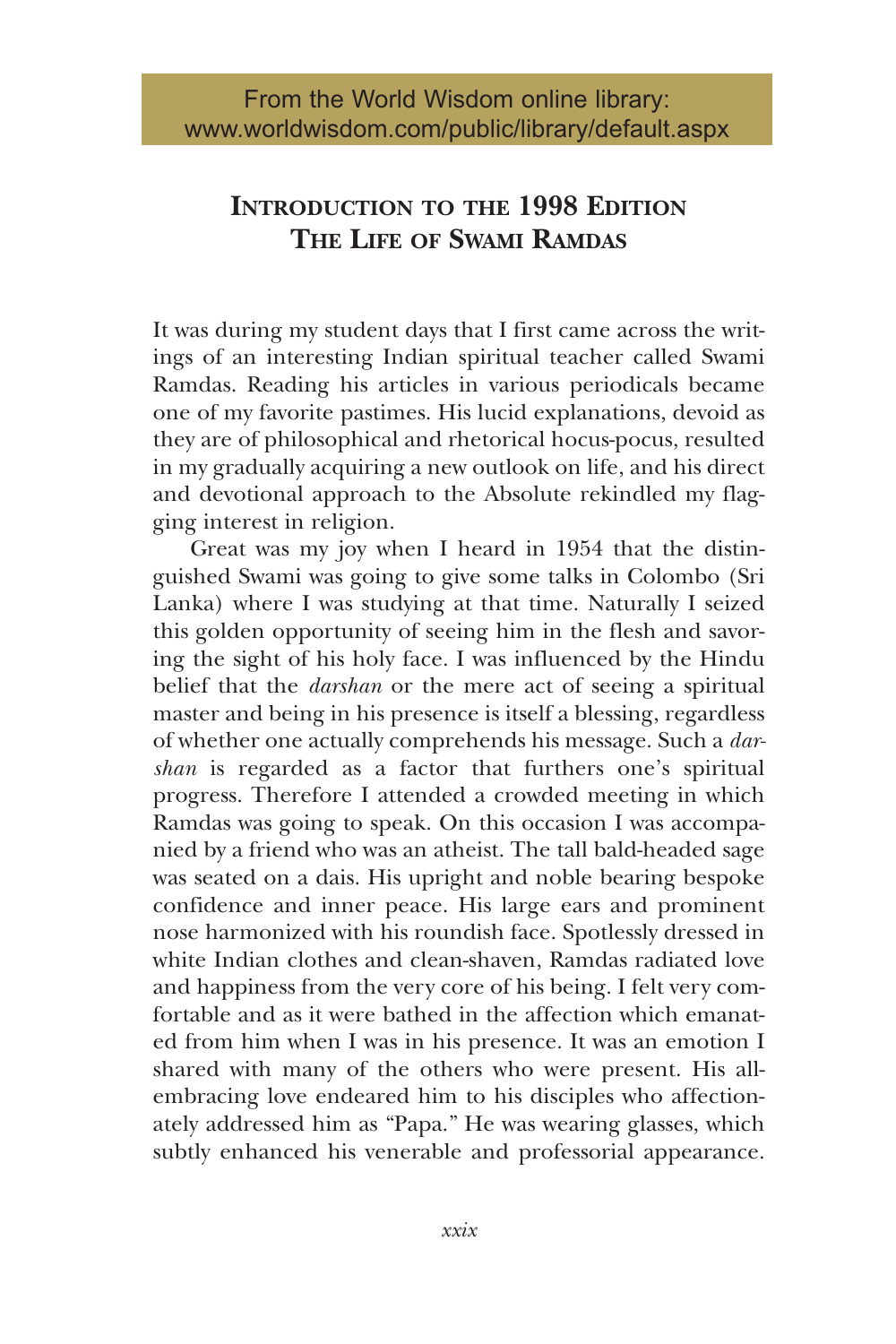Sometimes he looked serious or solemn but whenever he smiled or laughed, which he frequently did, the eyes of Ramdas sparkled cheerfully and his face assumed an expression of innocence and childlike simplicity. Ramdas was surrounded by numerous disciples and admirers, who were gazing at him with awe. He spoke English so fluently that listening to him was a sheer pleasure. Occasionally he would crack a joke or tell an instructional anecdote. His talk was punctuated with many references to Ram (i.e. God). He assured the audience that God can be realized by the constant repetition of His name. My atheist friend became very restless and complained: "I can't continue listening to all this nonsense!"

I held his hand and whispered: "Please be patient! A Godrealized man can't help talking about God, can he? Ramdas is true to his name because 'Ram' means 'God' and 'das' stands for 'servant.' Servant of God—what an appropriate name!" My friend was so furious with me that he sighed with disgust and walked out of the lecture hall.

Revered as one of the greatest saints and spiritual teachers of modern times, Ramdas was born on April 10th 1884 in Hosdrug (Kerala, India). The boy was given the name Vittalrao.

The extraordinary luster in his eyes was so striking that it was generally regarded as the most remarkable thing about Vittalrao. Such eyes often bespeak brightness of mind and in fact a wandering *sannyasin* foretold a brilliant future for the boy. Concerning this rare light in his eyes, years later Ramdas modestly remarked: "This may mean anything or nothing."

His father, Balakrishnarao, began his career by working as a clerk for the government. Balakrishnarao's large family consisted of his wife and their thirteen children. Vittalrao, their sixth child, wrote appreciatively about his parents: "This divine couple, by their ideal life of householders, held up before the world an example as to how life in the world could be made supremely blessed and glorious. Selfless service at home and of the guests that poured into their house, was the keynote of their lives."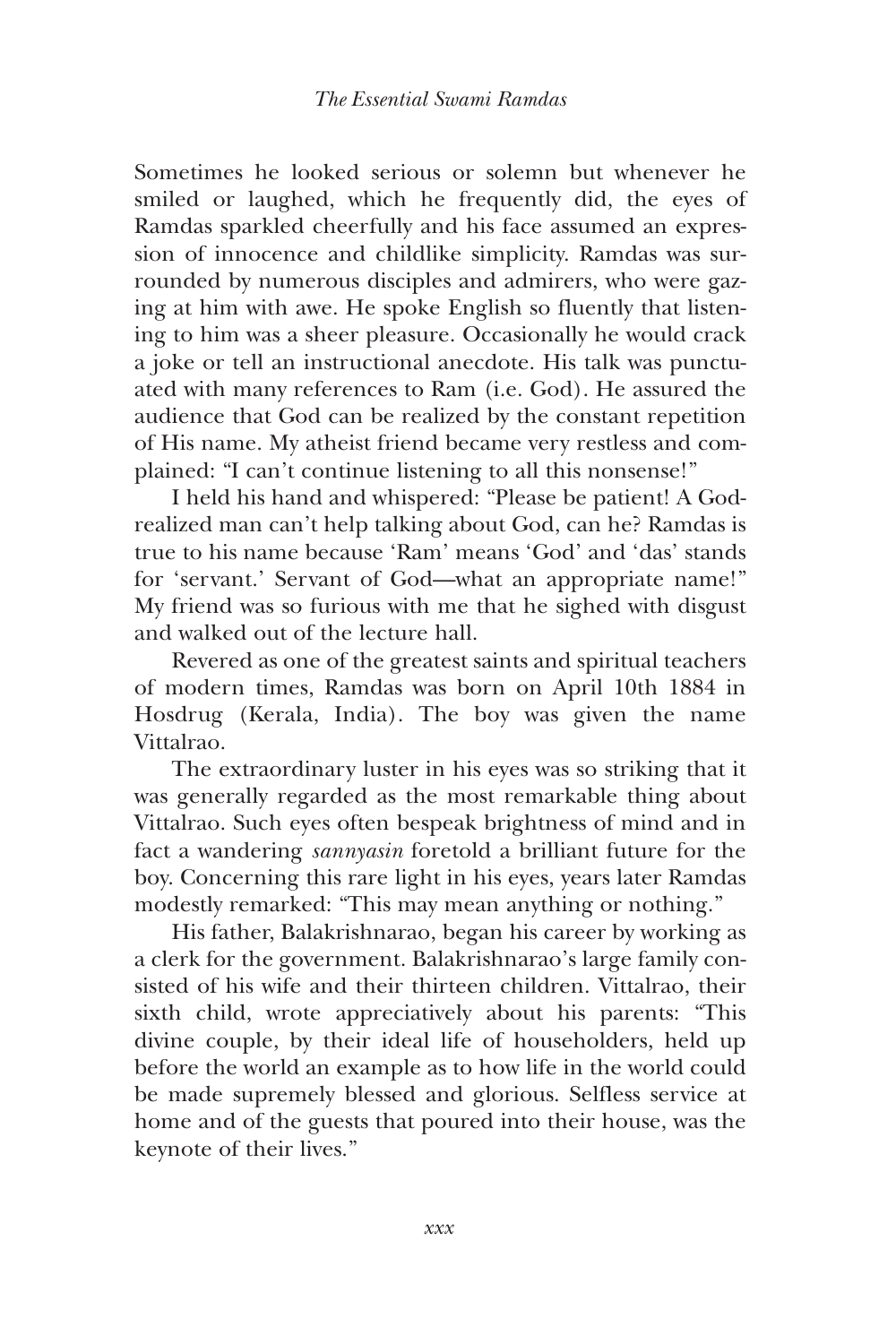Vittalrao disliked the discipline of school life and "the socalled education of those days." His spirit yearned for freedom and adventure. Often he played truant. He not only distanced himself from school but also from arithmetic which was his pet aversion. He used to draw caricatures of his teachers in the classroom. From his teachers he received the most cruel chastisement although he loved them and his schoolmates. He was punished even at home. Full of pranks and mischief, he preferred climbing trees to attending school. How he enjoyed hopping from branch to branch in a monkey-like manner! How he amused himself by somersaulting continuously before a merchant who used to reward him with pieces of jaggery1 ! His childhood was evidently an interesting blend of happy moments and trying experiences.

The religious atmosphere of his home was particularly suitable for the development of his soul—his grandfather's regular *puja*, the singing of saints' songs by his grandmother, the devotions and prayers of his father, his mother's daily *japa*  and the reading of the Puranas by an aunt. Between the ages of six and ten he was drawn towards trees, solitary spots and vast spaces. Like Wordsworth he was a child of nature.

One of his favorite haunts was the old dilapidated fort of Hosdrug. The cool shade of the trees there and its silence was for him an elevating environment. Inside this fort was an ancient temple. He used to hover around this temple in a state of abstraction under the spell of nature's serenity. During his childhood there was not in Vittalrao the least ambition for any worldly position or reward. It is significant that he already had the makings of a *sannyasin*. He loved children and wished to remain one throughout his life. His favorite hobby was drawing pictures of persons and objects, which he was able to do because of an inborn talent for art. He also liked modeling with clay.

 $<sup>1</sup>$  A coarse, dark sugar, especially that made from the sap of East Indian palm</sup> trees.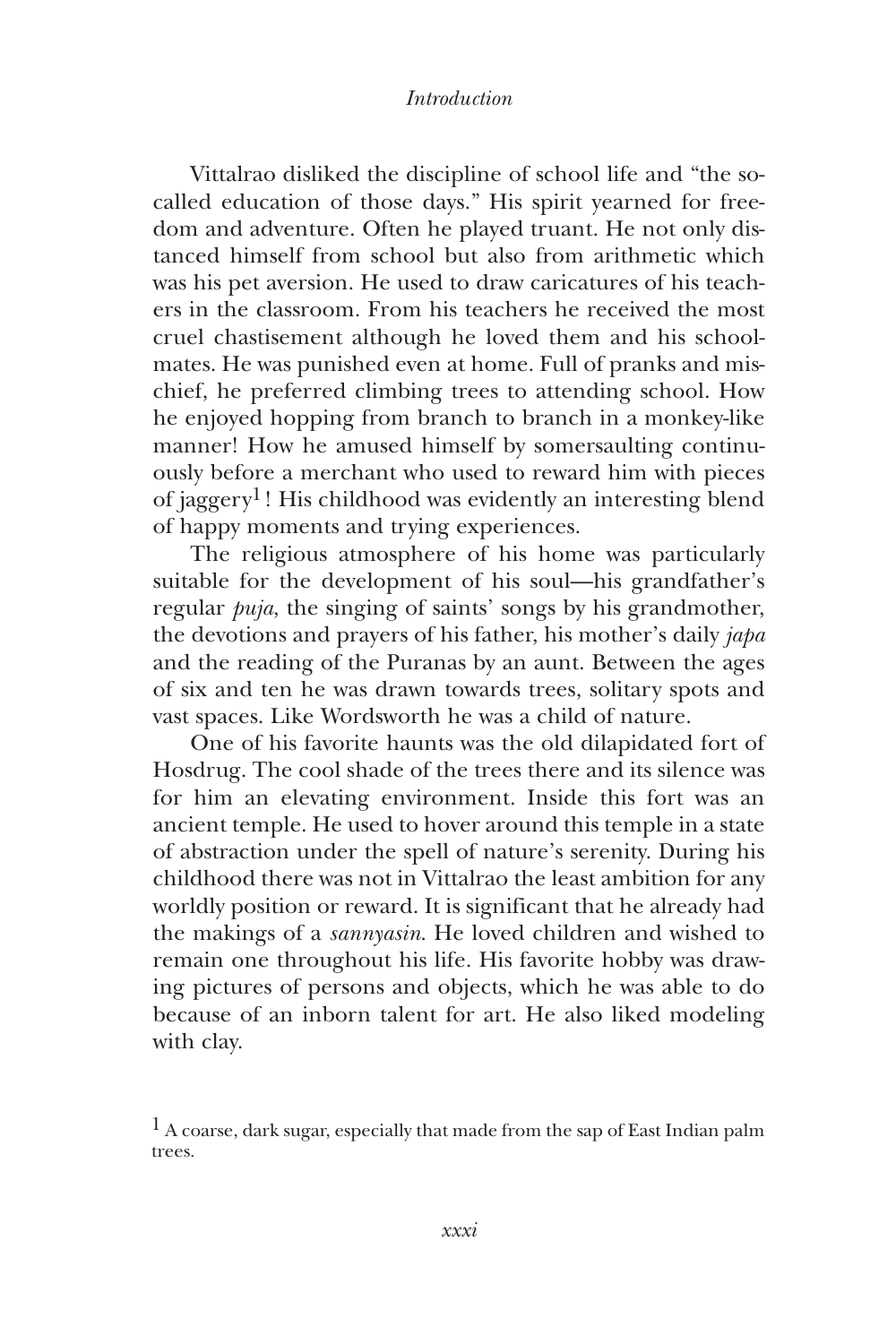When Vittalrao was sent to Mangalore for his higher studies, although his indifference to school education still continued, there now grew in him a thirst for general knowledge, gained either from day to day experience or by reading books. He passed no examinations during the period of his primary and secondary education. He eschewed all games and scarcely mixed with the other boys, though his classmates and teachers had some affection for him. Neither did he read the textbooks nor attend classes regularly. He spent his time as a voracious reader of books from his school library. He developed a liking for English literature and read the works of the great masters with the result that quite early in life he achieved a high degree of proficiency in English.

He was a good conversationalist and a raconteur with a fine sense of humor. Even in later life he would raise roars of laughter in his listeners through his keen sense of the comic. What appealed to him was not the serious side of life but the lighter. He was however by no means a superficial person. Another conspicuous early trait of his was a spirit of independence which enabled him to have his own distinct outlook on life. Both during his childhood and during his youth he did not care much what clothes he wore or how he wore them. He was so unconventional that he became indifferent to his external appearance. Throughout his life he remained extremely simple in his tastes and attitudes.

Vittalrao next joined the Christian High School at Udipi. It is hardly surprising that he failed the matriculation examination; thereafter he returned home where, in his own words, he "enlisted himself to the sublime profession of idleness!" For a time he immersed himself in the activities of the Amateur Drama Society in which he played a prominent part. Vittalrao played a minor part in Shakespeare's *King John*; later when he played the role of a clown in another play he brought down the house; finally, in a drama dealing with the life of Shivaji he acted the part of Samarth Ramdas, the great Maharashtrian saint and *guru* of Shivaji.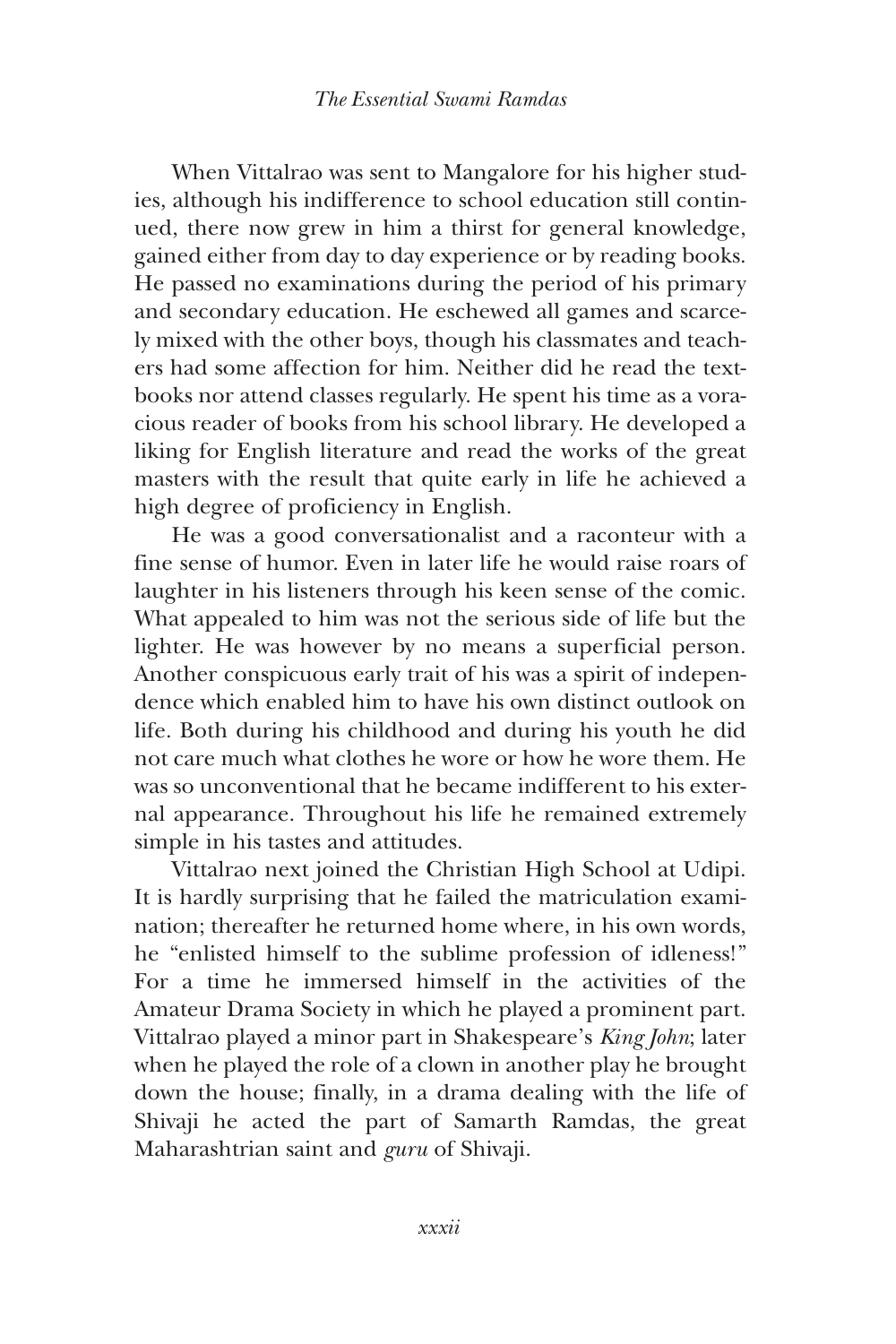The time spent in school was not altogether wasted because it enabled him to become intimately acquainted with the Bible. He made the following observation about his own religious evolution: "The old Bible of the Christians, and the ancient religion of the Hindus in several parts of it, depicted God as a God of retribution, who cursed those who acted contrary to His commands. Ramdas knew the power of the *bhakti*  cult of the Hindus and the teachings of Buddha and Christ. All these presented before us a God who is compassion, kindness, and forgiveness. To trust Him means to be entitled to His grace, and this Grace frees us from all hate, anger, and lust and converts us into His likeness. Ramdas had now begun to understand dearly the meaning and purpose of human life. This great ideal of God as love fired his heart and was slowly influencing his life."

In his writings, as in the above-mentioned quotation, Swami Ramdas refers to himself as "Ramdas" instead of "I." He always speaks of himself in the third person. On many occasions he has mentioned that Ram and Ramdas are actually one because he has realized his oneness with Ram.

Vittalrao's parents sent him to the Madras Arts School where he studied drawing and engraving. As he was fond of art he progressed remarkably well there. Afterwards he went to Bombay where he studied textile manufacturing in the Victoria Jubilee Technical Institute. His reminiscences of this period are interesting: "God's ways are inscrutable. The subject in which he had great interest and for which he had great love was given up and he had come to Bombay to study another subject for which he had absolutely no liking. Still three years were spent, not with the object of gaining any pass or distinction in the Institute training, but in studying life in close grips, studying men with intimate touch and association, reading books from libraries which could provide any and every kind of book on any and every conceivable subject. He saw life in its highest heights and in its lowest depths."

During the first two years of his stay in Bombay, Vittalrao lived with his best friend, Vadiraj, an employee in a German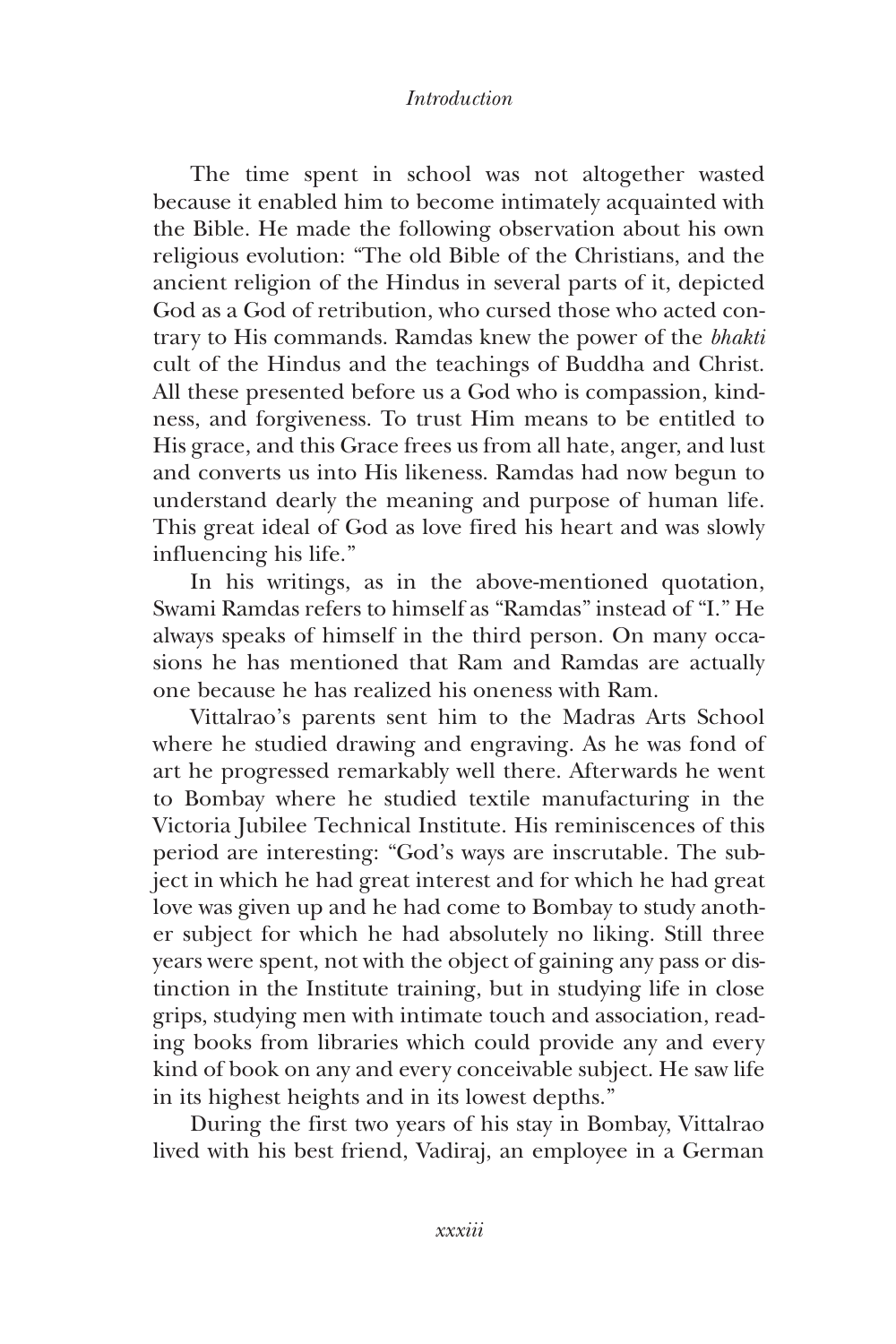dye firm. Vadiraj looked after him with tender loving care. Vittalrao reciprocated his friend's love with the same ardor. Theirs was a platonic relationship. Vittalrao has stated "Ramdas has seen brother loving brother, mother loving her sons, and friend loving a friend, but the love which this friend bore for Ramdas was something very rare. It can be compared to all the love of these three persons and much more. There was not a day when he returned from his office without a great longing to see Ramdas.... Whenever he got anything for himself, he would also get the same for Ramdas."

Vittalrao has also left us a moving description of his beloved friend's demise and how this loss caused him much sadness: "… the friend who was all love and kindness to him and under whose loving care and affection Ramdas spent his years in Bombay, had a severe attack of typhoid. His mother, two wives and some other friends were in his house at the time. When his condition began to deteriorate, he did not wish that any of his relations should go to his room except Ramdas and the doctor. Medicines and food were given to him by Ramdas as he would not accept them from the hands of others. Ramdas used to be with him almost the whole day. He stopped going to the Institute during these days. Till then Ramdas had not been near any person at the last stage when life was going out of the body. Ramdas did not leave the friend's bedside and he saw how gradually the disease was gaining the upper hand and wringing out his life.... When death claimed the friend, Ramdas' heart was agitated with great sorrow. He started crying like a child which had lost its mother. In fact, some years later he lost his mother, but the pain of that loss was not as severe as this.... The impression which this sad event left on him deepened his indifferent attitude towards the high aims and ambitions of this transitory earthly life. When circumstances force the soul to turn to its immortal, changeless existence, full of light, peace, and joy, it gets now and again glimpses of this supreme state, just as one gets flashes of light from the sun for a brief period whenever the clouds that cover it pass on." This heart-rending experi-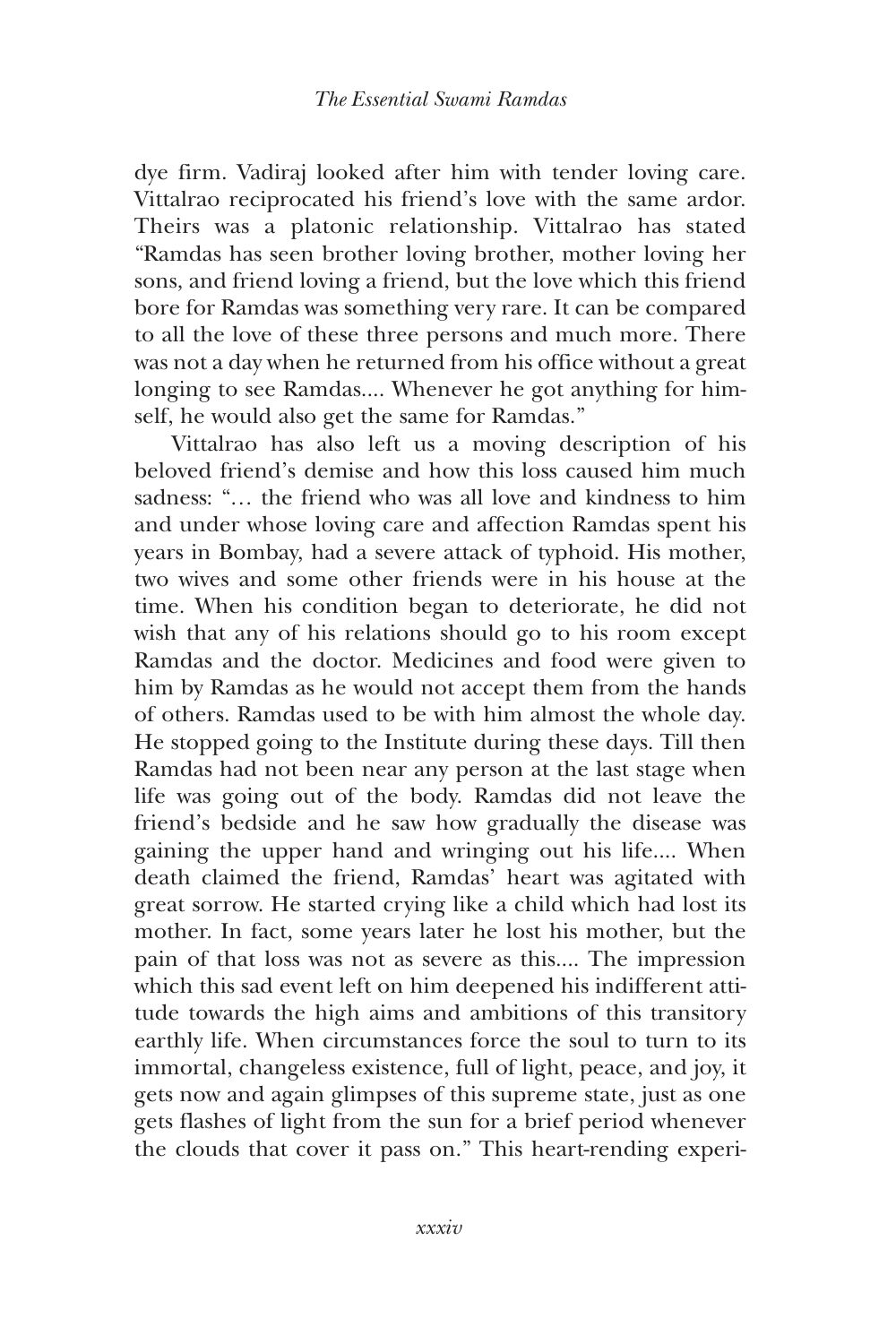ence was an important landmark in the path leading towards his eventual spiritual Liberation: it turned his attention from the ephemeral to the eternal.

It was through his friend Vadiraj that he gained access to a library containing the great treasures of English literature. He continued reading widely, beginning with historical works and then changing over to poetry. Some of the poets whom he greatly admired were Shakespeare, Goldsmith, Byron, Browning, Cowper, Wordsworth, Shelley, Southey, Tennyson, and Keats. Next, he read the works of Burke, Carlyle, Ruskin, Schopenhauer and Emerson. He read them with great avidity but "could not find any suitable principles on which life could be safely founded though they did provoke thought and kindle an enquiry after Truth." One senses a certain disappointment in Vittalrao: it was not mere intellectual stimulation that he was seeking but something else—a sound philosophy of life perhaps—which he had so far failed to find in books. It was then that he discovered the publications of the Rationalists' Press Association of America. After reading the works of Ernst Haeckel, Grant Allen and others "the faith created and nourished during his childhood vanished at a sweep, and he turned into a skeptic. He felt that whatever he had read or heard from the scriptures about God and His worship, belonged to mental hallucinations. God was merely an idea conceived in the human brain. In reality there was no God; Nature alone caused all movements, and the two had no relationship or connection with each other. Ramdas remembers the expression often used in this regard—'a fortuitous concourse of atoms.' Everything happens by chance and there is no such thing as an immanent and overruling power that guides the destinies of all things. The scientific manner in which the Rationalists sought to prove that God did not exist, dashed his faith in God to pieces.... It is no doubt easy to slip from faith in God to atheism; the path being downward and slippery, the time taken for the change is short and quick." He continued his reading, which included the Greek philosophers, Roman orators, German and French dramatists,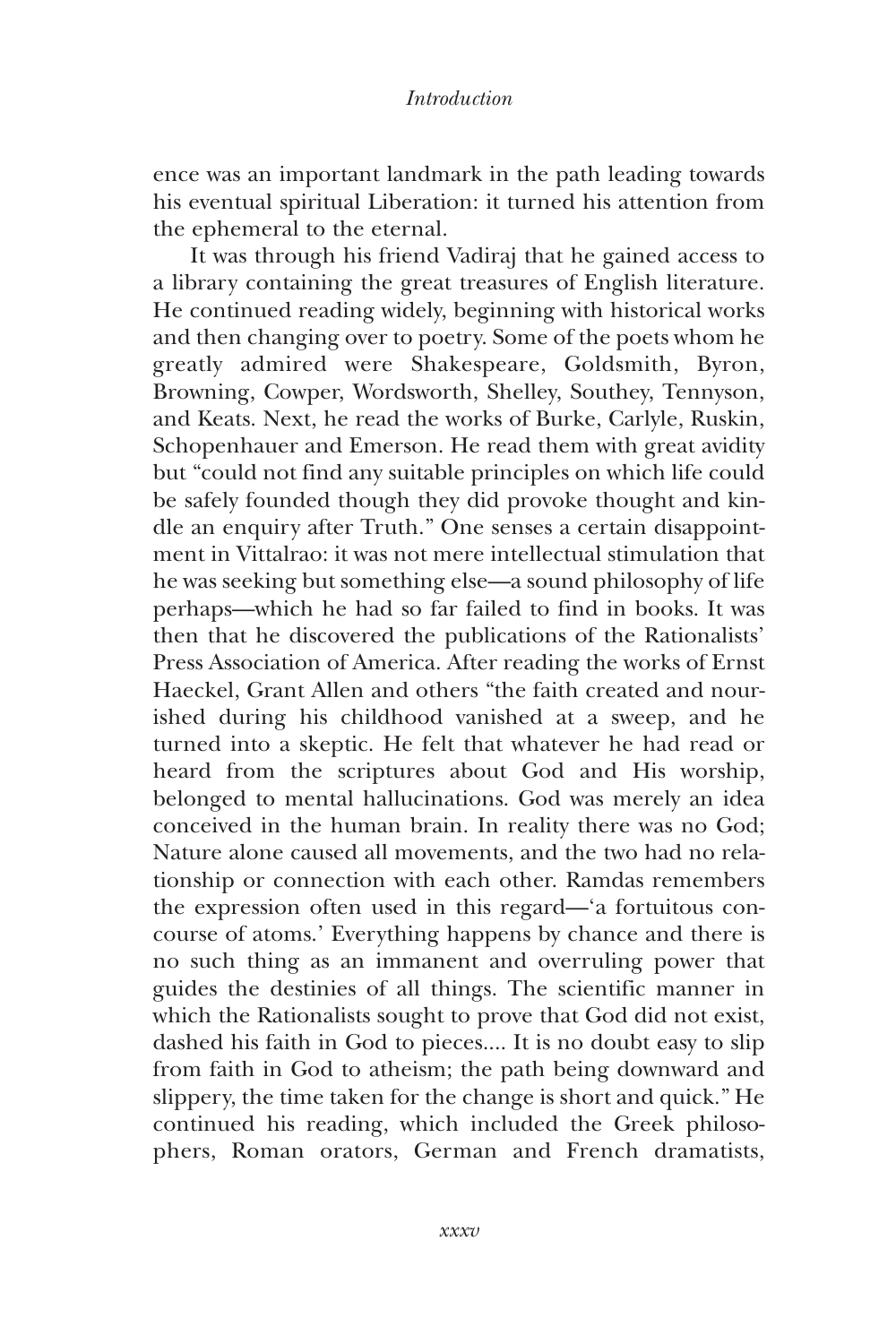American and English humorists, and books on crime and detection.

His religious faith had almost disappeared but it revived when he came across the works of Swami Vivekananda, Ramakrishna Paramahamsa and Swami Rama Tirtha. This renewed faith took deep root in him but in a different form because the ceremonial and ritualistic aspects of religion no longer appealed to him. "His ideal was a spiritual life built upon a sure and pure foundation of a strictly moral life and action. The idea of caste and creed vanished from his mind. He believed in a God who is the father of all members of the human race. God is universal, the divine source of all that exists. His heart bent before such a God." From now onwards he concentrated on the Hindu and Christian scriptures and when he read a translation of the *Bhagavad Gita* it was for him a spellbinding experience.

All this extensive reading was at the expense of his studies at the Institute! Although he had been treating his studies with indifference, he managed to pass the final examination by studying intensely for a month or two prior to it. Thereupon Vittalrao obtained his diploma in textile manufacture.

Vittalrao was resolutely against marriage when a matrimonial proposal was first made to him. But in 1908 at the age of twenty-four, after some hesitation, he married Rukmabai, a cultured and religious lady, because he did not want to displease his parents who had arranged the union, especially his sick and bedridden mother. He viewed the institution of marriage from a spiritual standpoint: "Marriage is considered to be a sacrament. It is to bring about the union of two souls so that they can walk hand in hand, as it were, on the path that leads to Divinity. But this significance is nowadays completely absent in the alliance of the two persons brought about by the ceremony or ritual of wedlock. In Ramdas' case the marriage was not a success as he fully expected it. But that life gave him an experience which was needed for the complete understanding of life and its implications. Just as the harmo-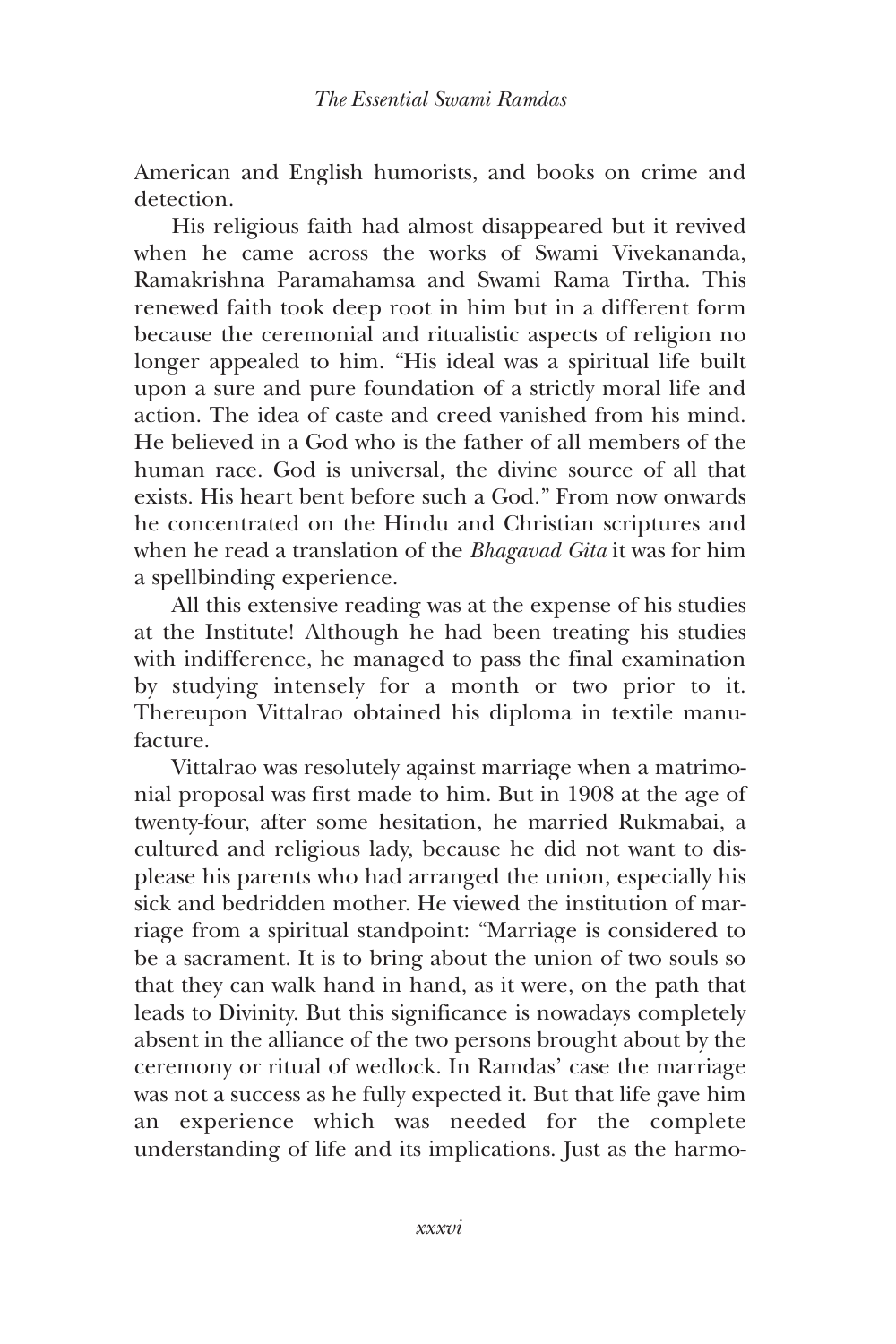nious mingling of two souls provides us with opportunities to realize the beauty of life, so also the constant friction between two souls removes all the dross that covers the soul so that it may appear in all its nakedness before the Great Being from whom it has manifested."

Vittalrao now entered an unsettled phase in his life. His checkered career consisted of short periods of employment which were interspersed with longer periods when he was out of work. When his elder brother started a handloom and soapmaking business in Madras, Vittalrao helped him a great deal, although his training in textile manufacture was more appropriate for a power-driven cotton mill. For a short time he secured employment as a spinning master in a cotton mill at Gulbarga. He lost this job when the management of the mill changed hands.

It is an interesting fact that adverse circumstances did not depress him; on the contrary, he tended to become more optimistic. Life is full of challenges and he was willing to accept them cheerfully. He regarded the movement of life as a huge joke: whatever happened, favorable or unfavorable, he gladly accepted it, seeing it as the *lila* of the Lord. This attitude prevailed throughout his life, even prior to his spiritual metamorphosis, which will be described later in this account. Wherever he worked, Vittalrao was appreciated by his superiors, subordinates and colleagues for he was efficient and painstaking. He also desired to help the less privileged workers.

Once when Vittalrao was holding the position of spinning master in a mill at Gadag, a certain disciplinary action that he took against a worker resulted in some of them wanting to assault him as he left the mill in the evening. Although some of the assistants warned him of their violent intentions, he ignored these warnings, and walked towards the gate where he confronted a group of workers who were armed with sticks. He simply smiled and remained unruffled and they did not attack him!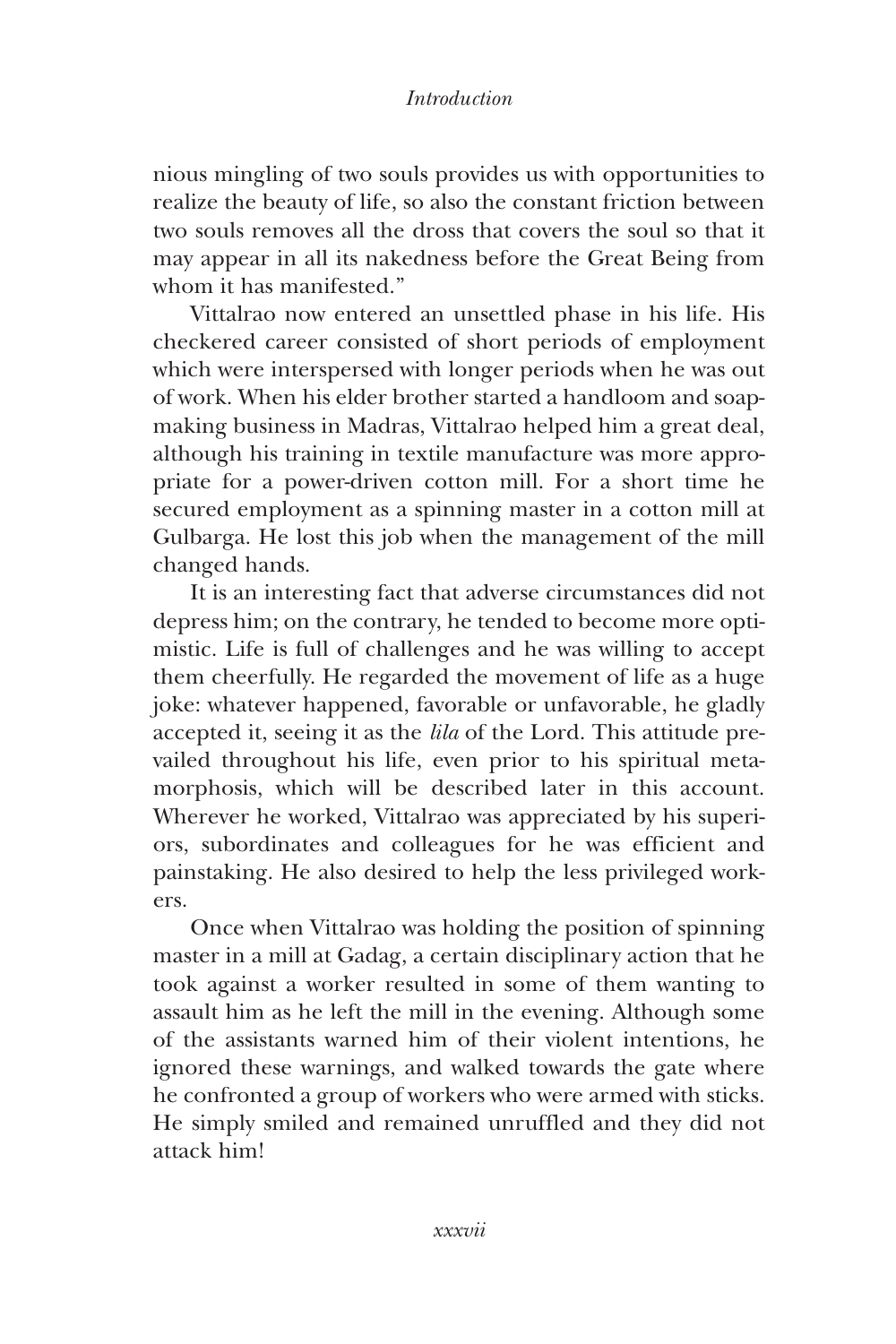Next he worked in a mill at Quilon, where he was later promoted to the position of manager. The mill was in dire financial straits. There he was badly off for he did not get the full salary that was his due. He was so hard-pressed for money that he had to close down his own house and send his wife back to Mangalore. One Sunday when Vittalrao was alone in his office, a fitter who had not received his wages for several months, stood at the entrance to his office with a large knife and threatened that unless his wages were given immediately he would not allow Vittalrao to leave the place. Vittalrao not only told the desperate man that he was prepared to fight his way out but he also brandished a heavy rosewood ruler. This attitude quite surprised the fitter who, noticing Vittalrao's grim determination, fled in fear. Vittalrao was a brave person who did not mind facing dangers and risking his own life.

Five years after Vittalrao's half-hearted marriage his daughter Ramabai was born. His professional career, like his domestic life, was not without troubles and he was sometimes out of work. When he was employed at a waste mill in Madras for a period of two years the mill's proprietor cheated Vittalrao, who was deprived of more than half his salary. Whenever Vittalrao pressed for his money, the dishonest proprietor would say "Brother, God will give; God will give" but the Almighty failed to provide it! Next he got a job as a spinning master in the Coimbatore Spinning Mills whither he moved with his wife and child. The European managers of the mill became displeased when he championed the cause of his subordinates, especially that of the mill-hands. During this period the death of his beloved mother was an event that affected him very deeply. He had to rush to Hosdrug for the funeral. When he returned to Coimbatore he was asked to quit his job. He was again in search of employment, soon after the emotional crisis caused by the loss of someone so near and dear.

On one occasion Vittalrao found work in a mill owned by an irascible old man who was given to using violent and abusive language. None of his employees escaped his verbal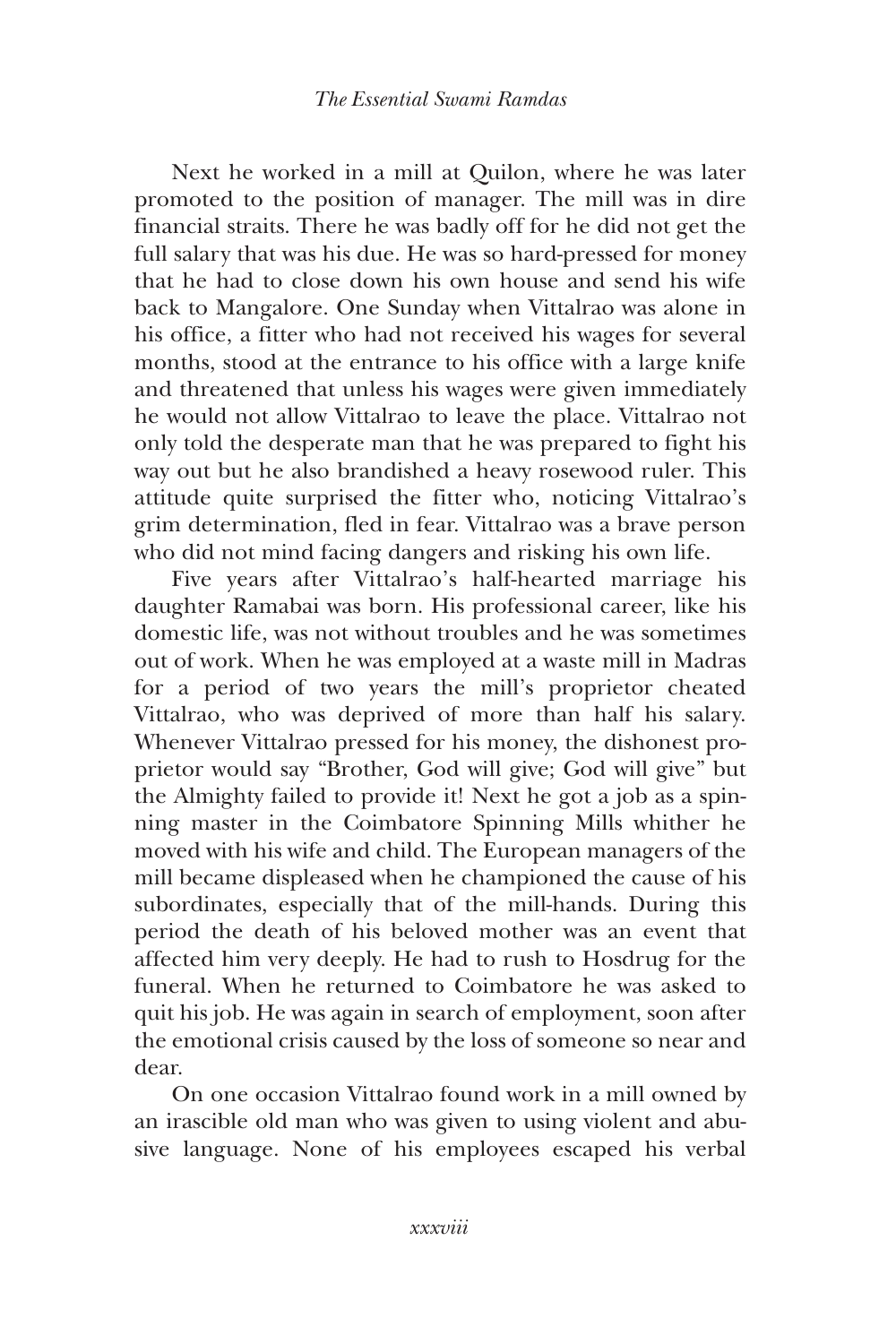attacks. Vittalrao's contract was only for a period of four months. When Vittalrao warned his boss that his violent words would not be tolerated even for a moment, within two months of his commencing work the proprietor paid his full salary for the stipulated term and dismissed him. This incident illustrates Vittalrao's daring and his sturdy independence.

At a time when he was filled with disgust because of the need to look for employment every now and again, he received an invitation from his father-in-law at Mangalore to join him in his cloth business. The offer was accepted towards the end of 1917. Their commercial partnership foundered before long because Vittalrao disliked the chicanery and subterfuge usually associated with trade.

Inside a room he started dyeing and printing saris. When his wife was critically ill with a severe attack of smallpox, Vittalrao knelt before a photo of Sri Pandurangashram Swamiji of Chitrapur Math, Shirali, and prayed for her recovery. Tears rolled down his cheeks as he prayed and he experienced a certain peacefulness of mind. From that moment the patient's condition began to improve and she was soon back to normal. This experience resulted in an important change in Vittalrao. He became increasingly religious and would talk only of God and the teachings of the saints. He would also pour out his heart, especially to his elder brother Sitaramrao who was also devotionally inclined. His business expanded and flourished and the two brothers cooperated to establish the firm Sri Sitaram Vittal Co. Later their brother Narsingrao also joined the enterprise as a partner. The goods produced by this company were highly appreciated and even won a gold medal at an exhibition. But the business seemed doomed to disaster: the wages paid to his workmen were too high; members of staff received frequent increments; the profits were canceled out by the overheads; there was no capital to back up the firm or reserves to draw on in times of financial hardship. Vittalrao was generous to a fault and he lacked the calculating shrewdness that is characteristic of many a successful businessman.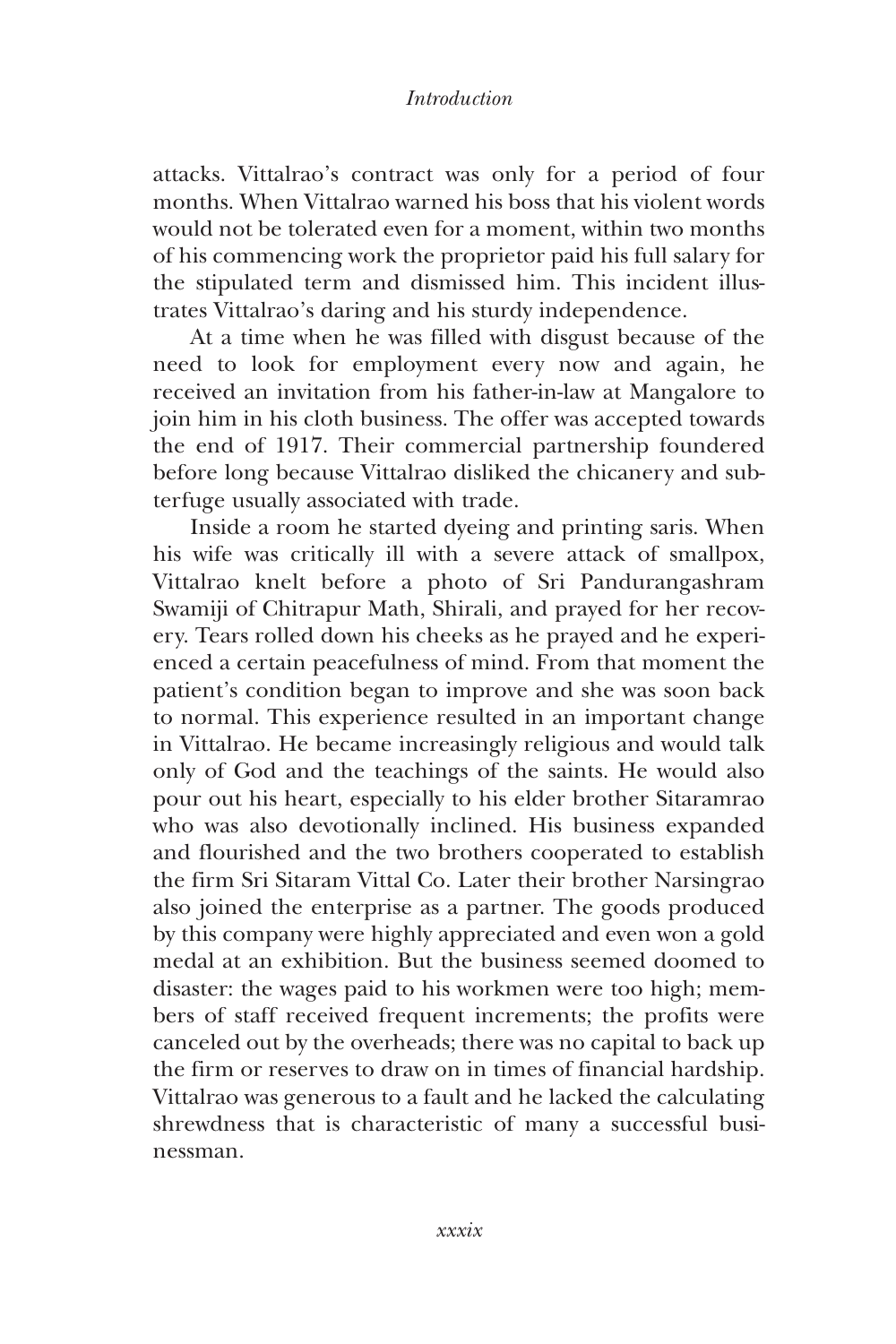Adversity was his constant companion. Not only was his business deteriorating but his wife had become a chronic asthmatic. Such misfortunes were counterbalanced by the joy of caring for his only child. He loved his daughter with all his heart, taking her to school in the mornings and bringing her back in the afternoons, playing games with her and answering all her questions. But before long this love for his only offspring was going to be superseded by his universal vision—his own child and all other children would be viewed with the same all-embracing love, unblemished by any feeling of partiality or discrimination whatsoever.

He spent an hour every evening at the house of his brother Sitaramrao with whose children he would participate in the communal singing of hymns before an image of Sri Krishna. During the *bhajan* he would experience a state of ecstasy. He also began studying anew the teachings of Sri Ramakrishna, Swami Vivekananda, Swami Rama Tirtha and other classics such as *Yoga Vasishtha*. These pursuits quickened his spiritual evolution.

This was the time when Vittalrao began the spiritual practice of frequently repeating "Ram"—the sacred name of the Lord. It was a *sadhana* that brought him much peace and happiness. His business was faring so badly that creditors were insisting on the settlement of their dues. Only a miracle could save him from financial ruin. Then, providentially a prosperous lawyer turned up at Vittalrao's house and offered to be his business partner. This person had recently given up his practice at the Bar in response to Mahatma Gandhi's call to boycott the courts. Such was Vittalrao's honesty that he did not withhold any information from him concerning the penurious state of the company's affairs. The lawyer not only became a partner in the firm but also liquidated all its debts and even invested a large sum of money in new machinery for the production of *khaddar*.

At a time when fortune was at last beginning to smile on his business enterprise, Vittalrao did not cash in on his luck to become rich or accumulate capital as indeed many a normal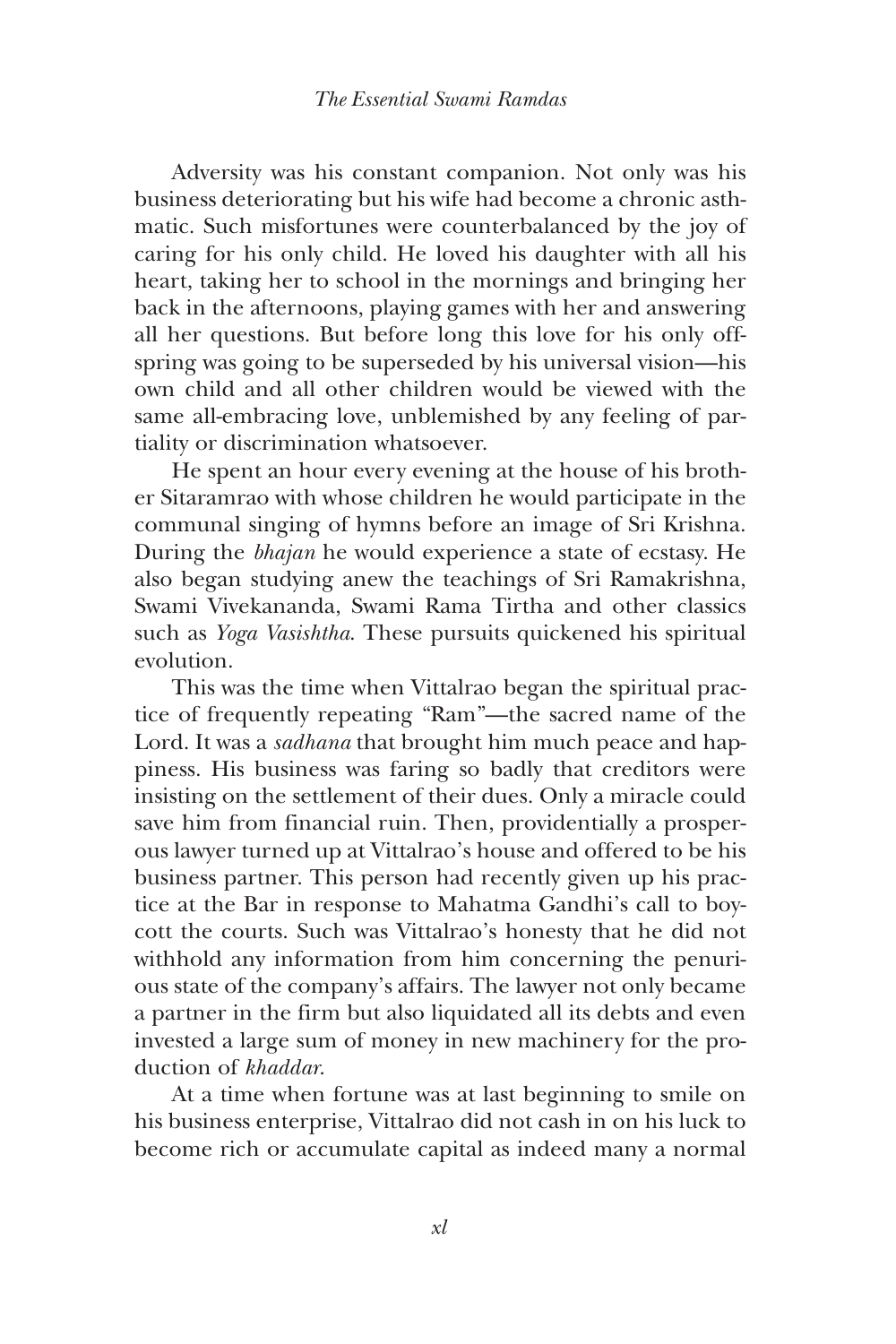entrepreneur would have done. Instead his mind was turning increasingly towards the Supreme Being whose name he kept on repeating continuously, even during the greater part of the night. He gave up taking his night meal and his lifestyle became austere. Neither his alarmed wife nor his daughter succeeded in dissuading him from following this new course of life. He strongly felt that it was God who had chosen this particular path for him.

An important stage in his spiritual growth was reached when he received spiritual initiation from his own father. How Vittalrao's unshakeable trust in Ram sustained him during this time is best described in his *In Quest of God*:

For nearly a year, Ramdas struggled on in a world full of cares, anxieties and pains. It was a period of terrible stress and restlessness—all of his own making. In this utterly helpless condition, full of misery, "Where is relief? Where is rest?" was the heart's cry of Ramdas. The cry was heard, and from the Great Void came the voice "Despair not! Trust Me and thou shalt be free!"—and this was the voice of Ram. These encouraging words of Ram proved like a plank thrown towards a man struggling for very life in the stormy waves of a raging sea. The great assurance soothed the aching heart of helpless Ramdas, like gentle rain on thirsting earth. Thenceforward, a part of the time that was formerly totally devoted to worldly affairs was taken up for the meditation of Ram who, for that period, gave him real peace and relief. Gradually, love for Ram—the Giver of peace—increased. The more Ramdas meditated on and uttered His name the greater the relief and joy he felt. Nights, which are free from worldly duties were, in course of time, utilized for Ram *bhajan* with scarcely one or two hours' rest. His devotion for Ram progressed by leaps and bounds.

During the day, when cares and anxieties were besetting him due to monetary and other troubles, Ram was coming to his aid in unexpected ways. So, whenever free from worldly duties—be the period ever so small—he would meditate on Ram and utter His name. Walking in the streets he would be uttering, "Ram, Ram." Ramdas was now losing attraction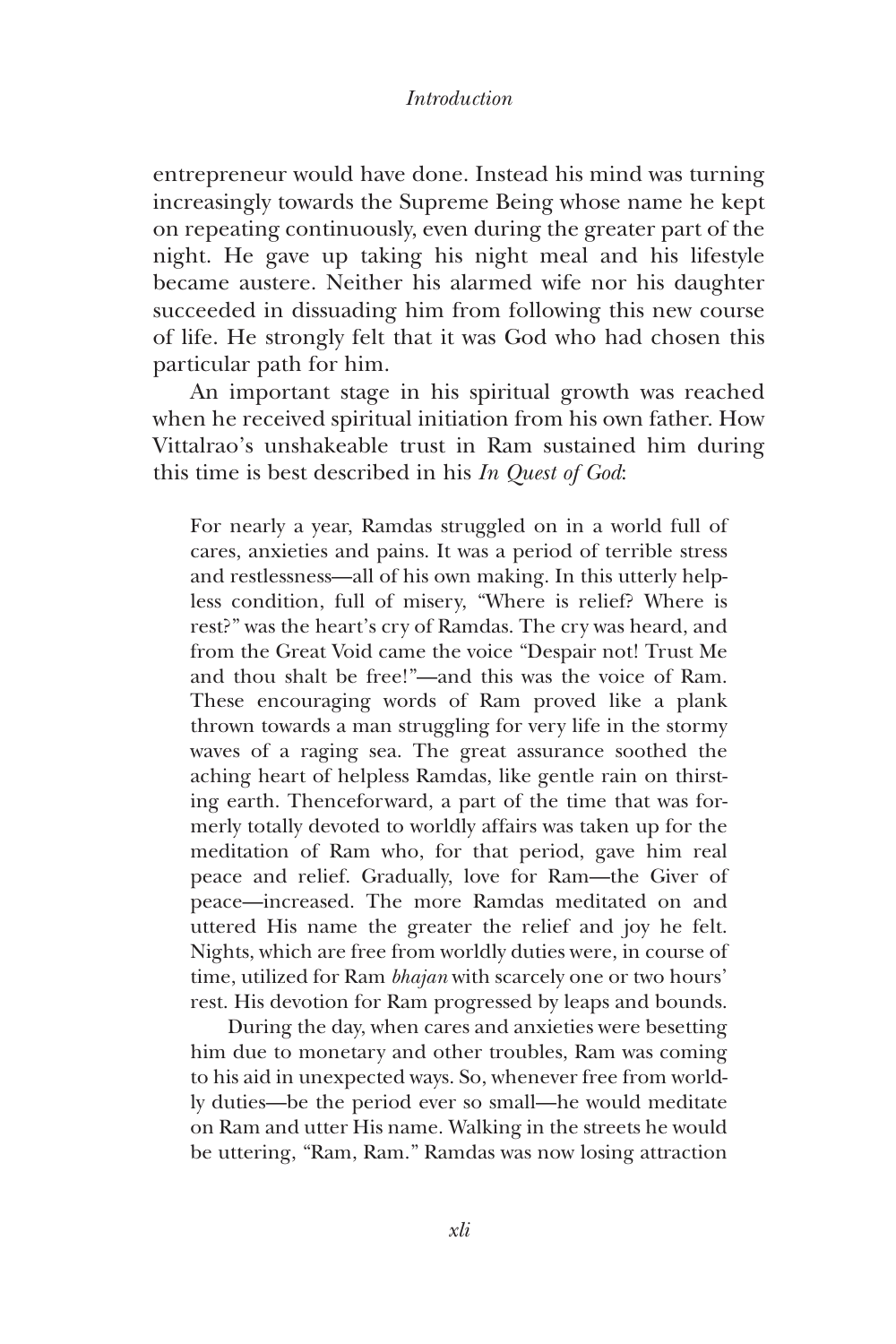for the objects of the world. Sleep, except for one or two hours in the night, was given up for the sake of Ram. Fineries in clothes and dress were replaced by coarse *khaddar*. Bed was substituted by a bare mat. Food, first two meals were reduced to one meal a day and after some time this too was given up for plantains and boiled potatoes—chilies and salt were totally eschewed. No taste but for Ram; meditation of Ram continued apace. It encroached upon the hours of the day and the so-called worldly duties.

At this stage one day, Ramdas' father came to him, sent by Ram, and calling him aside, gave him the *upadesh* of Ram *mantram*—"Sri Ram, Jai Ram, Jai Jai Ram!" assuring him that if he repeated this *mantram* at all times, Ram would give him eternal happiness. This initiation from the father—who has thereafter been looked upon by Ramdas as *gurudev*—hastened on the aspirant in his spiritual progress. Off and on he was prompted by Ram to read the teachings of Sri Krishna-the *Bhagavad Gita*, Buddha-*Light of Asia*, Jesus Christ-New Testament, Mahatma Gandhi-*Young India* and *Ethical Religion*. The young plant of *bhakti* in Ram was thus nurtured in the electric atmosphere created by the influence of these great men on the mind of humble Ramdas. It was at this time that it slowly dawned upon his mind that Ram was the only Reality and all else was false. Whilst desires for the enjoyment of worldly things were fast falling off, the consideration of *me* and *mine* was also wearing out. The sense of possession and relationship was vanishing. All thought, all mind, all heart, all soul was concentrated on Ram, Ram covering up and absorbing everything.

From time immemorial men and women from the Indian subcontinent and elsewhere have forsaken their worldly possessions to find God or Truth. They have endured tremendous hardships and privations in the course of their spiritual quest. Of the countless thousands who renounced the world only a few like the Buddha, Mahavira and Ramana Maharshi in modern times were conspicuously successful but many never seemed to accomplish anything. It was towards this welltrodden spiritual path that Vittalrao was moving.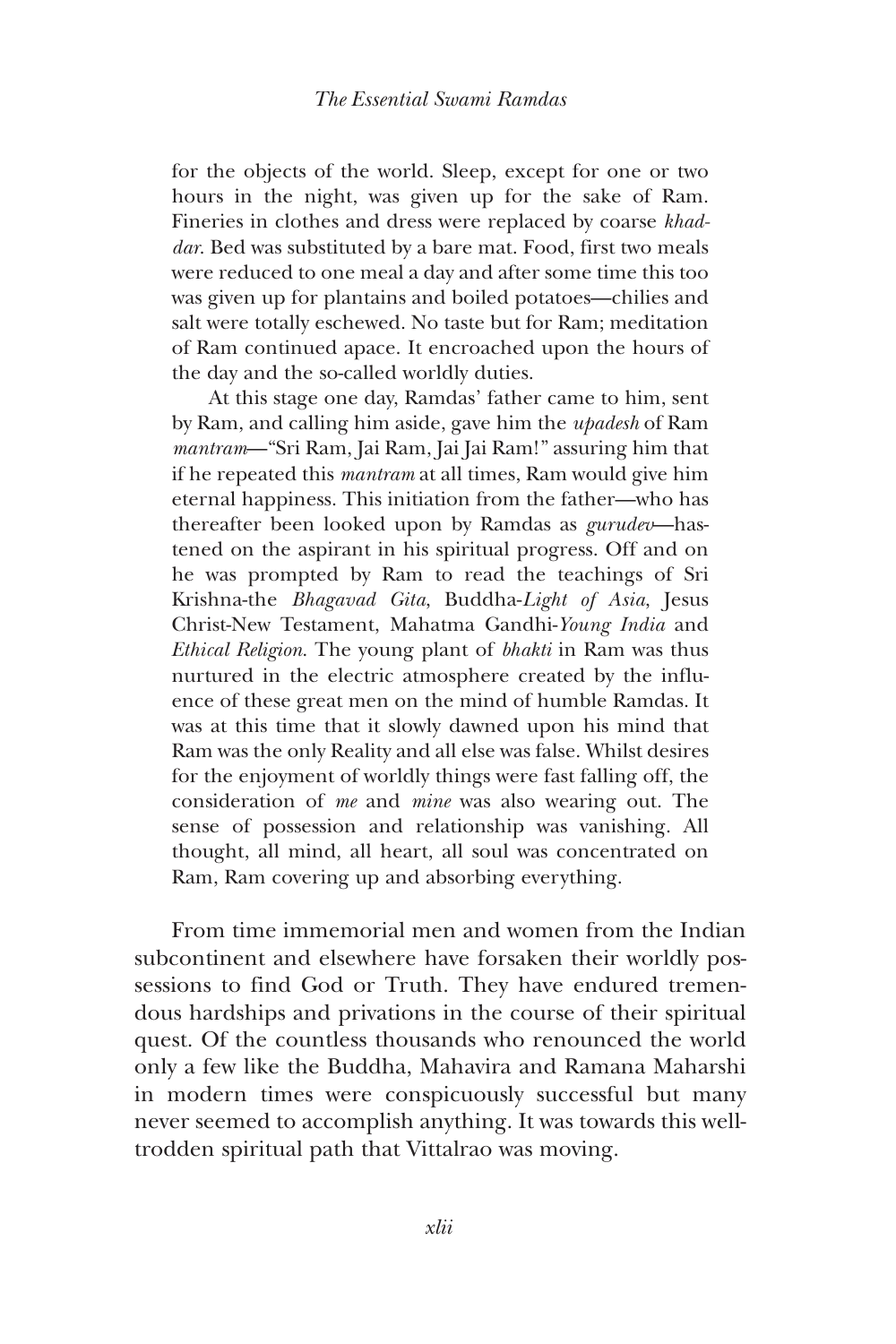He was becoming more and more ascetical. Dressed simply in a *dhoti* and a collarless shirt as well as a white cap, he happily walked the streets, constantly repeating the sweet and sacred *mantra* "OM. Sri Ram, Jai Ram, Jai Jai Ram." (Interestingly enough, Ramdas had prefixed "OM" to the *mantra* given to him by his father. Ramdas was much attached to Swami Rama Tirtha whose *mantra* was OM—the primary or original sound from God.)

Outwardly he was thin and pale but inside he was in a state of ecstasy on account of this ceaseless chanting. After rising at four o'clock in the morning he would have a bath and thereafter meditate until about seven. Such was his austerity that he ate only when he experienced pangs of hunger. Anxious relations of Vittalrao, who were naturally concerned about his well-being, tried to dissuade him from a life of self-mortification but he remained adamant.

Steeped though he was in religious devotion, this zealousness was certainly not at the expense of his daily duties for he conscientiously attended to his work at the weaving establishment. Devotion to the Deity had the effect of softening his heart, so he treated his workmen kindly and regarded his subordinates as his equals. He felt great compassion for those in pain. When, for instance, he once saw a carter mercilessly beating the bullocks he begged the man not to strike these poor dumb animals but his words were ignored. Vittalrao had to run away from the scene for he could not bear to see such cruelty. He advised his wife and daughter never to injure or cause any harm to any creature.

He was vaguely conscious that the time was fast drawing nigh when he would renounce everything but he did not know how or exactly when this would happen. He was eagerly awaiting the severance of all his earthly ties and his subsequent merging with the Divine.

The factors that induced Vittalrao to renounce the world and dedicate himself to Ram have been described in his *In Quest of God*: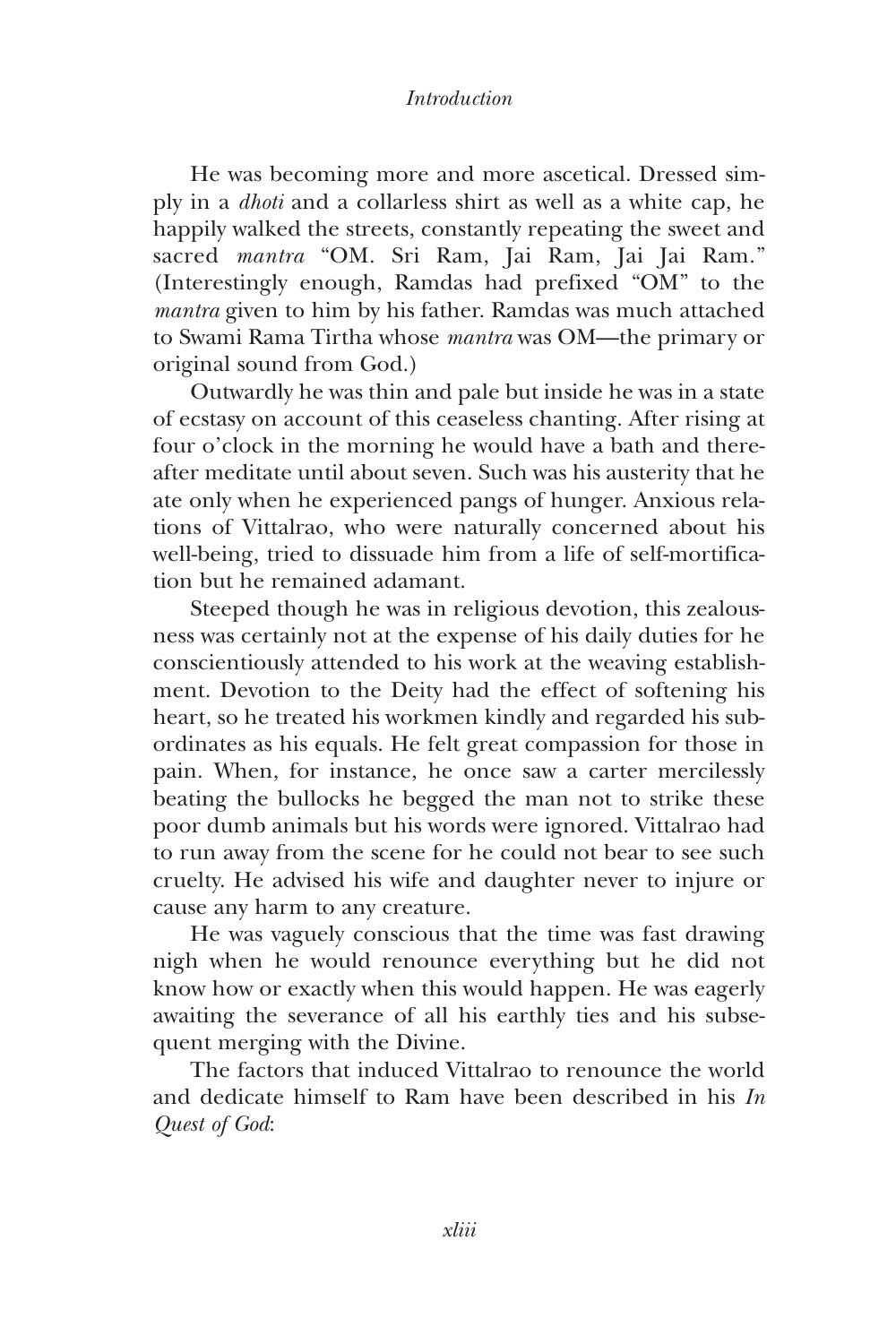So, one night while engaged in drinking in the sweetness of His name, Ramdas was made to think in the following strain:

"O Ram, when Thy slave finds Thee at once so powerful and so loving, and that he who trusts Thee can be sure of true peace and happiness, why should he not throw himself entirely on Thy mercy, which can only be possible by giving up everything he called 'mine'? Thou art all in all to Thy slave. Thou art the sole Protector in the world. Men are deluded when they declare, 'I do this, I do that. This is mine—That is mine.' All, O Ram, is Thine, and all things are done by Thee alone. Thy slave's one prayer to Thee is to take him under Thy complete guidance and remove his 'I' ness."

This prayer was heard. Ramdas' heart heaved a deep sigh. A hazy desire to renounce all and wander over the earth in the garb of a mendicant—in quest of Ram—wafted over his mind. Now Ram prompted him to open at random the book *Light of Asia* which was before him at the time. His eyes rested upon the pages wherein is described the great renunciation of Buddha, who says:

For now the hour is come when I should quit This golden prison, where my heart lives caged, To find the Truth; which henceforth I will seek, For all men's sake, until the truth be found.

Then Ramdas similarly opened the New Testament and lighted upon the following definite words of Jesus Christ:

And everyone that hath forsaken houses or brethren, or sisters, or father or mother or wife or children or lands for my name's sake, shall receive a hundredfold and shall inherit everlasting life.

Then again he was actuated in the same way to refer to the *Bhagavad Gita*—and he read the following *sloka*:

Abandoning all duties come to Me alone for shelter, sorrow not, I will liberate thee from all sins.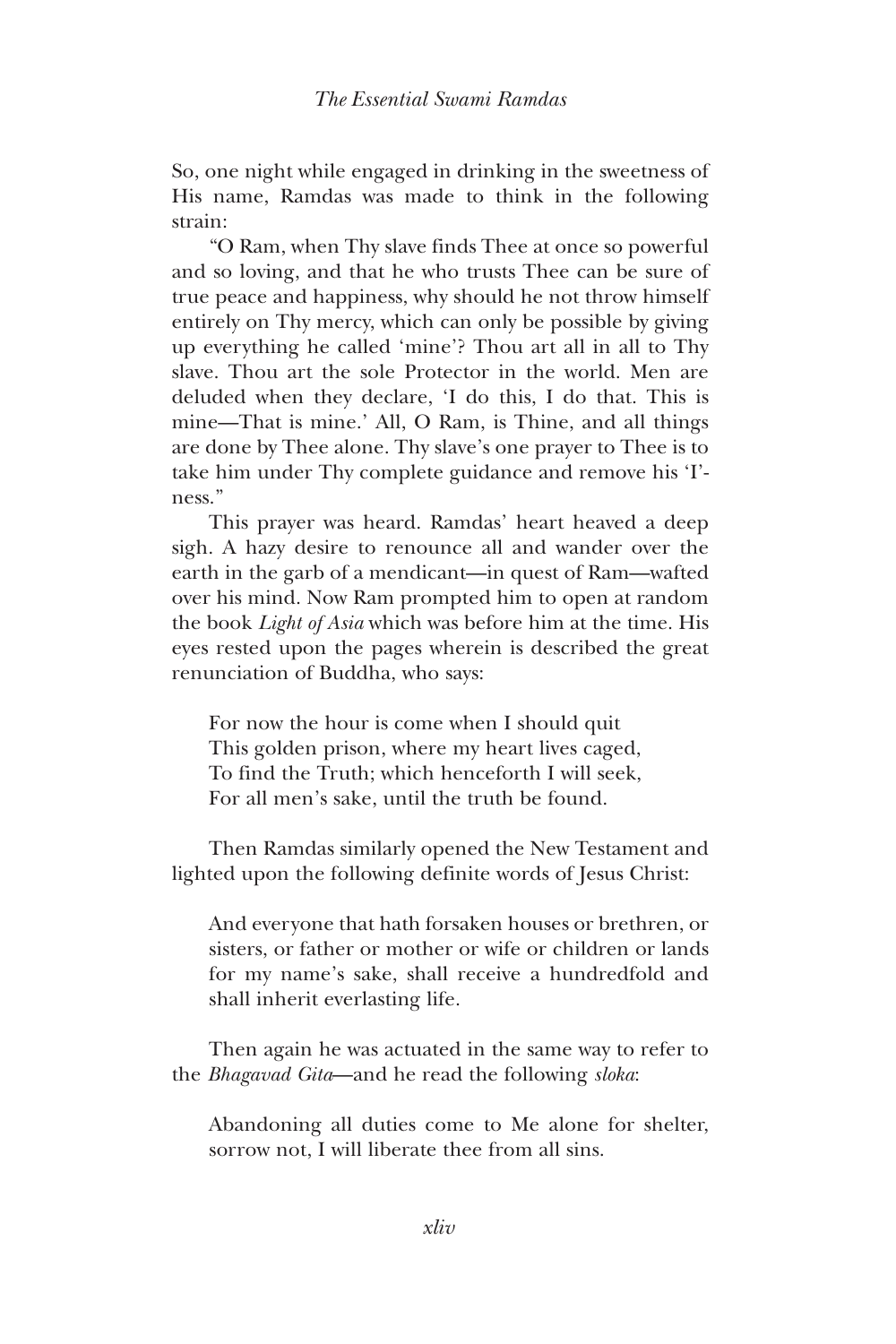Ram had thus spoken out through the words of these three great *avatar*s—Buddha, Christ and Krishna—and all of them pointed to the same path—renunciation. At once Ramdas made up his mind to give up for the sake of Ram, all that he till then hugged to his bosom as his own, and leave the samsaric world. During this period, he was very simple in his dress which consisted of a piece of cloth covering the upper part of the body and another wound round the lower part. Next day, he got two clothes of this kind dyed in *gerrua* or red ochre, and the same night wrote two letters—one to his wife whom Ram had made him look upon for sometime past as his sister—and another to a kind friend whom Ram had brought in touch with Ramdas for his deliverance from debts. The resolution was made. At five o'clock in the morning he bade farewell to a world for which he had lost all attraction and in which he could find nothing to call his own. The body, the mind, the soul—all were laid at the feet of Ram—that Eternal Being, full of love and full of mercy.

He wrote his wife a touching letter in which there are references to "Rame" which is the pet name of his daughter Ramabai:

Dear Sister,

You are to me only a sister in future. Sri Ram, at whose feet I have surrendered myself entirely has called me away from the past sphere of life. I go forth a beggar into the wide world chanting the sweet Name of Sri Ram. You know I have no ambition in life except to struggle for the attainment of Sri Ram's Grace and love. To that aim alone I dedicate the rest of my life and suffer for it—suffer to any extent. We may not meet again—at least as husband and wife. Walk always in the path of God and truth, and make Rame do the same.

Don't give up the spinning-wheel. It will give you peace and happiness. Let Rame also work it.

Sri Ram's blessings on you and Rame. He protects you both.

Yours affectionately 27-12-22 —P. Vittalrao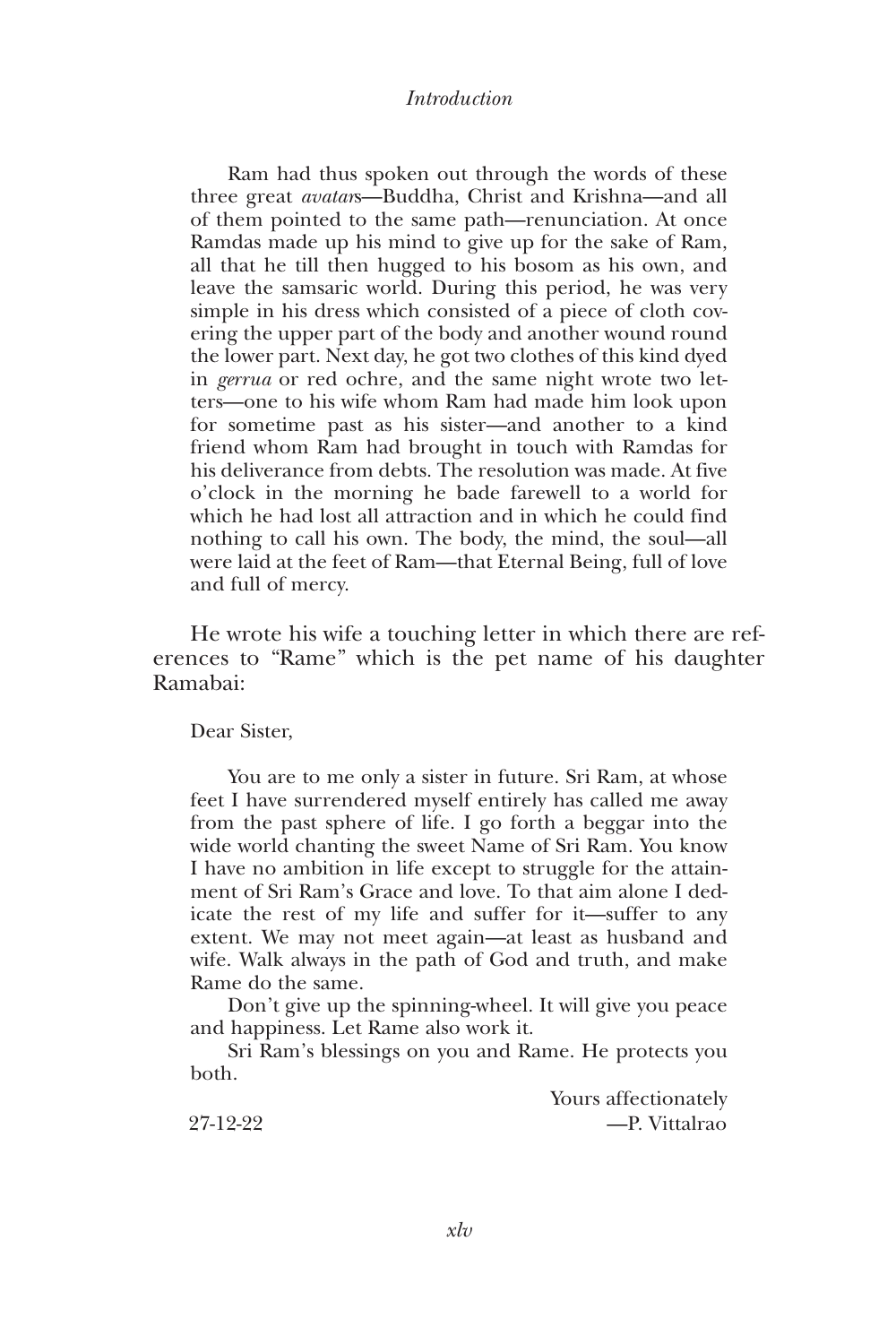On December 27th 1922 whilst still a young man of 38 he severed all his worldly ties and became a religious mendicant, turning his back on the comforts of hearth and home and preferring instead the humility and insecurity of a homeless life.

After bathing in the sacred Kaveri River at Srirangam, he cast his white clothes into the waters as an offering and wore the simple orange-colored clothes of a renunciate. Next, he prayed to Ram:

O Ram! O Love infinite—Protector of all the worlds! It is by Thy wish alone that Thy humble slave has been induced to adopt *sannyas*. In Thy name alone, O Ram, he has given up *samsara*, and cut asunder all bonds, all ties.

O Ram, bless Thy poor devotee with Thy grace. May Ramdas be endued with strength, courage and faith to carry out in Thy name, Ram, the following vows and bear all trials and all kinds of privations that may beset the path of a *sannyasi* in his passage through the rough and perilous life of a mendicant:

1. This life be henceforth entirely consecrated to meditation and the service of Sri Ram.

2. Strict celibacy be observed, looking upon all women as mothers.

3. The body be maintained and fed upon the food procured by *bhiksha* or on what was offered as alms.

From now onwards Vittalrao is called Ramdas or "Servant of God": it is a singularly appropriate name for it marks his spiritual rebirth.

This inner regeneration filled him with extreme happiness. Freed of the past with all its problems and sorrows, Ramdas described the consequent state of bliss in these words:

The thrills of a new birth, a new life, filled with the sweet love of Ram, were felt. A peace came upon the struggling soul of Ramdas. The turmoil ceased. Ram's own hands seemed to have touched the head of his slave—Ram blessed. O tears, flow on, for the mere joy of deliverance!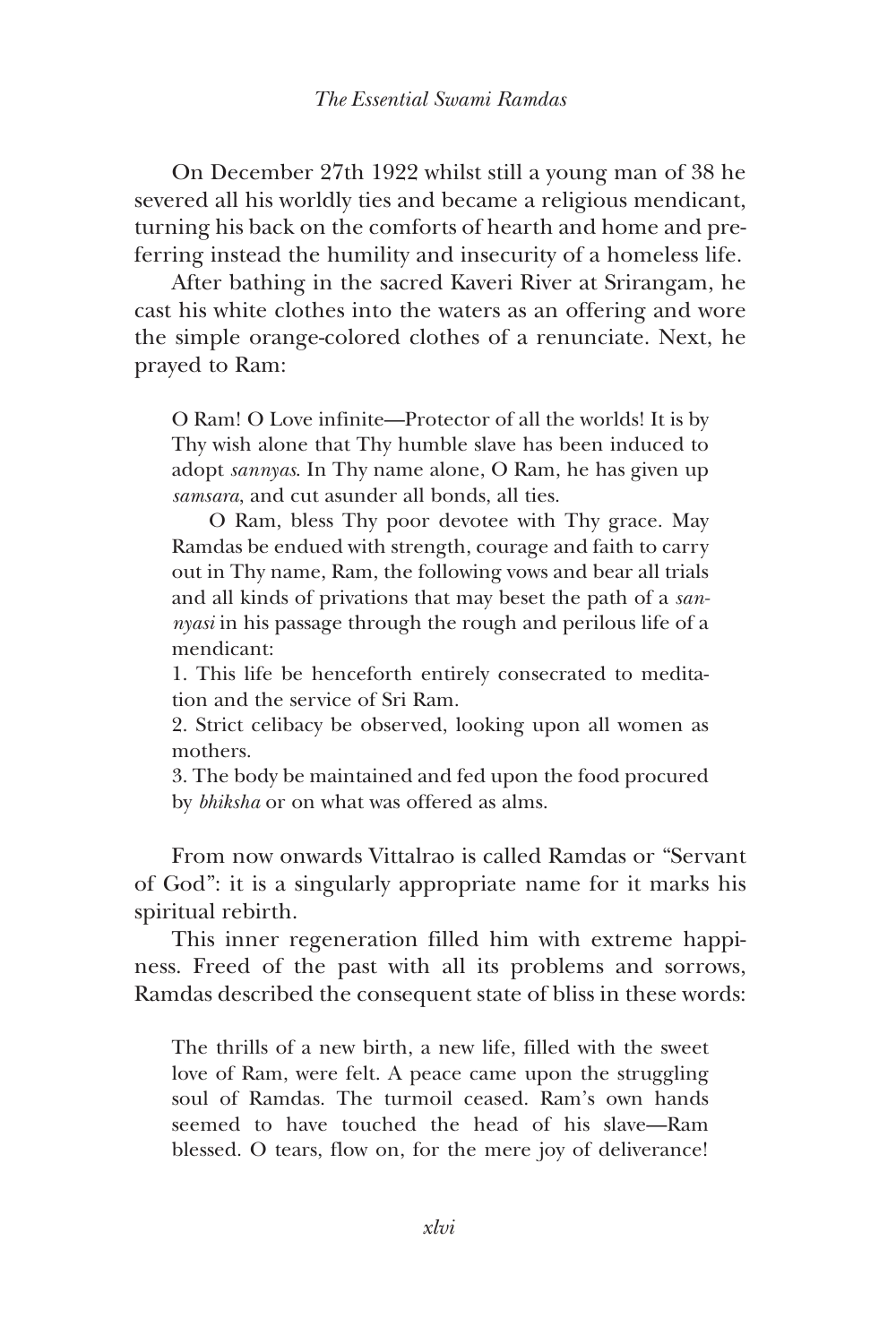Sorrow, anxiety and care—all vanished, never to return. Glory be to Ram!

In 1923 Ramdas had the privilege of seeing Ramana Maharshi and being in personal contact with this great saint for about five minutes. This memorable meeting proved to be a turning point in the life of Ramdas as he himself gratefully acknowledged in his *The Divine Life*:

Ramdas thinks it will not be inappropriate to recall here his own experiences … at Tiruvannamalai, and to describe how, by having *darshan* of Sri Ramana Maharshi, he was prepared for the Universal Vision he had a few days afterwards on the sacred Arunachala Hill. It came about in this way. Soon after Ramdas had the *sagun darshan* of God in the form of Sri Krishna, he left Mangalore, as prompted by the Lord, and went about wandering from place to place. In the course of these wanderings, God in His own mysterious way took Ramdas to Tiruvannamalai. Ramdas' condition those days was like that of a child, waiting always for the mother's guidance. He had absolutely no *sankalpas* or plans of any sort. So when a Tamilian *sadhu* asked Ramdas to accompany him to Tiruvannamalai, Ramdas readily obeyed and simply followed the *sadhu*. The latter took him to Sri Ramana Maharshi. The very sight of the Maharshi left an indelible impression on Ramdas. Ramana Maharshi stands for *nirguna* Brahman and Universal Vision. So he poured into Ramdas, the necessary power and grace to obtain this vision.

When Sri Ramana intently gazed on Ramdas and the eyes of both met, Ramdas felt He was pouring into him His spiritual power and grace in abundance, so much so that Ramdas was thrilled, as His divine light shone on his mind, heart and soul. Sri Ramana's eyes always radiated a splendor, which was simply unique and irresistible—a splendor mingled with infinite tenderness, compassion and mercy. The few minutes that Ramdas spent in His holy company meant a momentous impetus in his spiritual career.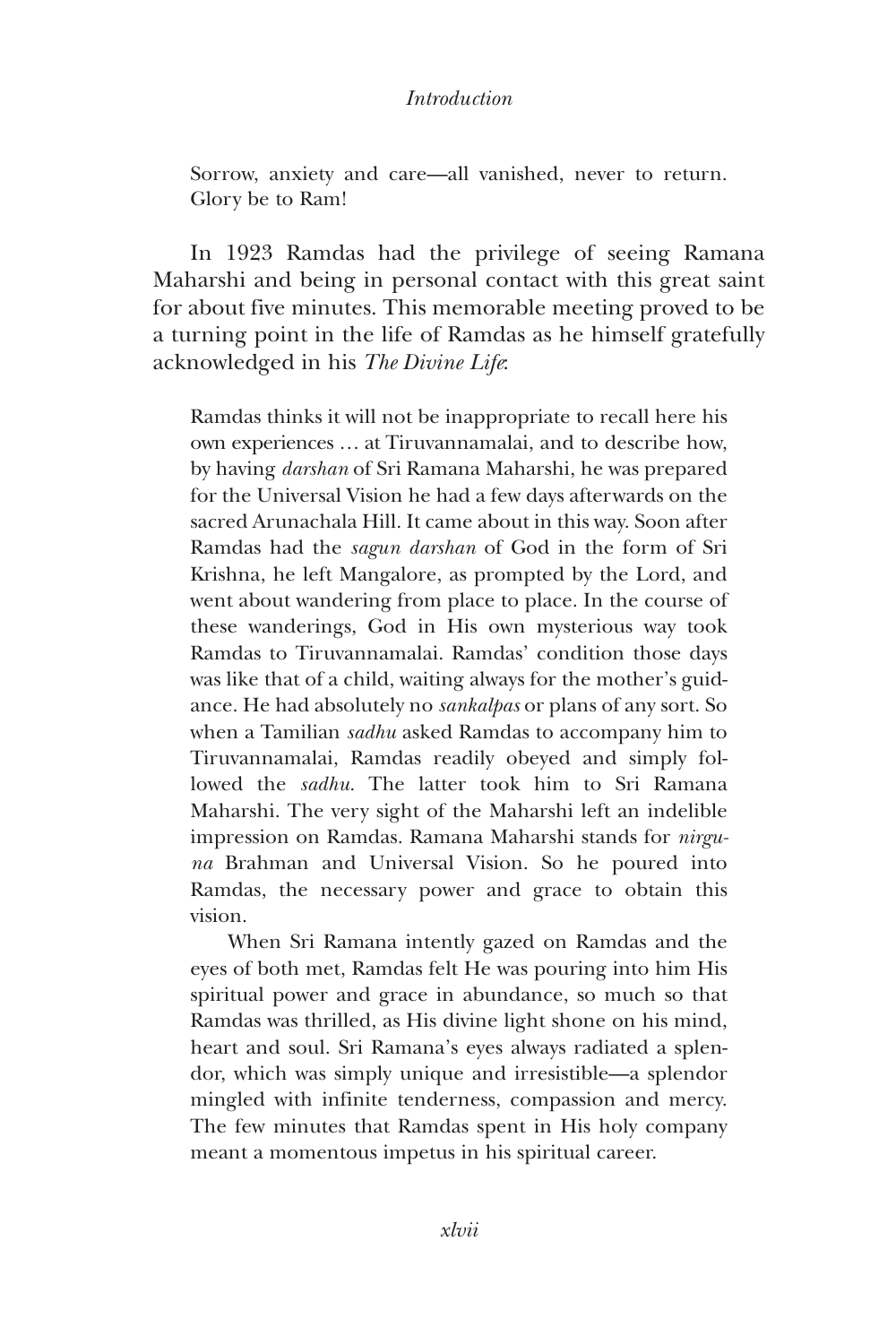After obtaining Maharshi's *darshan*, Ramdas went up the Arunachala Hill and remained there in a cave. During his stay in the cave, Ramdas was chanting Ram *mantra* day and night. He had absolutely no sleep and for food he used to take only a small quantity of boiled rice, which he himself prepared out of the alms he got. After twenty days' stay in the cave, in the above manner, one morning Ramdas' eyes were filled with a strange dazzling light and he realized the Presence of the Divine everywhere. This new vision of the Universal gave him such waves of ecstatic Bliss that he started running about here and there on the hill, embracing trees and rocks, shouting in joy "This is my Ram, this is my Ram!" He could not resist the rising ecstasy. This was his first experience of Universal Vision.

As a wandering mendicant Ramdas went to all parts of India. He had a large number of followers who were fascinated by his life and teachings. Posterity is indebted to him because he has fortunately left detailed descriptions of his travels and experiences, which have been published as two books entitled *In Quest of God* and *In the Vision of God*.

A feeling of triumphant ecstasy pervades much of the poetry of Ramdas:

O Ram, I see Thy form on every side; In all the worlds Thy light and glory abide. O Ram, Thou art the sun that shines on high; Thou art the moon and stars that deck the sky.

O Ram, Thou art the life that fills all space, And sets the whirling universe in its race. O Ram, I see in hills Thy form divine, In waters vast that flow and wave and shine.

O Ram, I see Thy light in jungles wild, In trees and plants and verdure mild. O Ram, all life reflects Thy godly light, Thou art all in all—Love, Bliss and Might.

 $-OM-$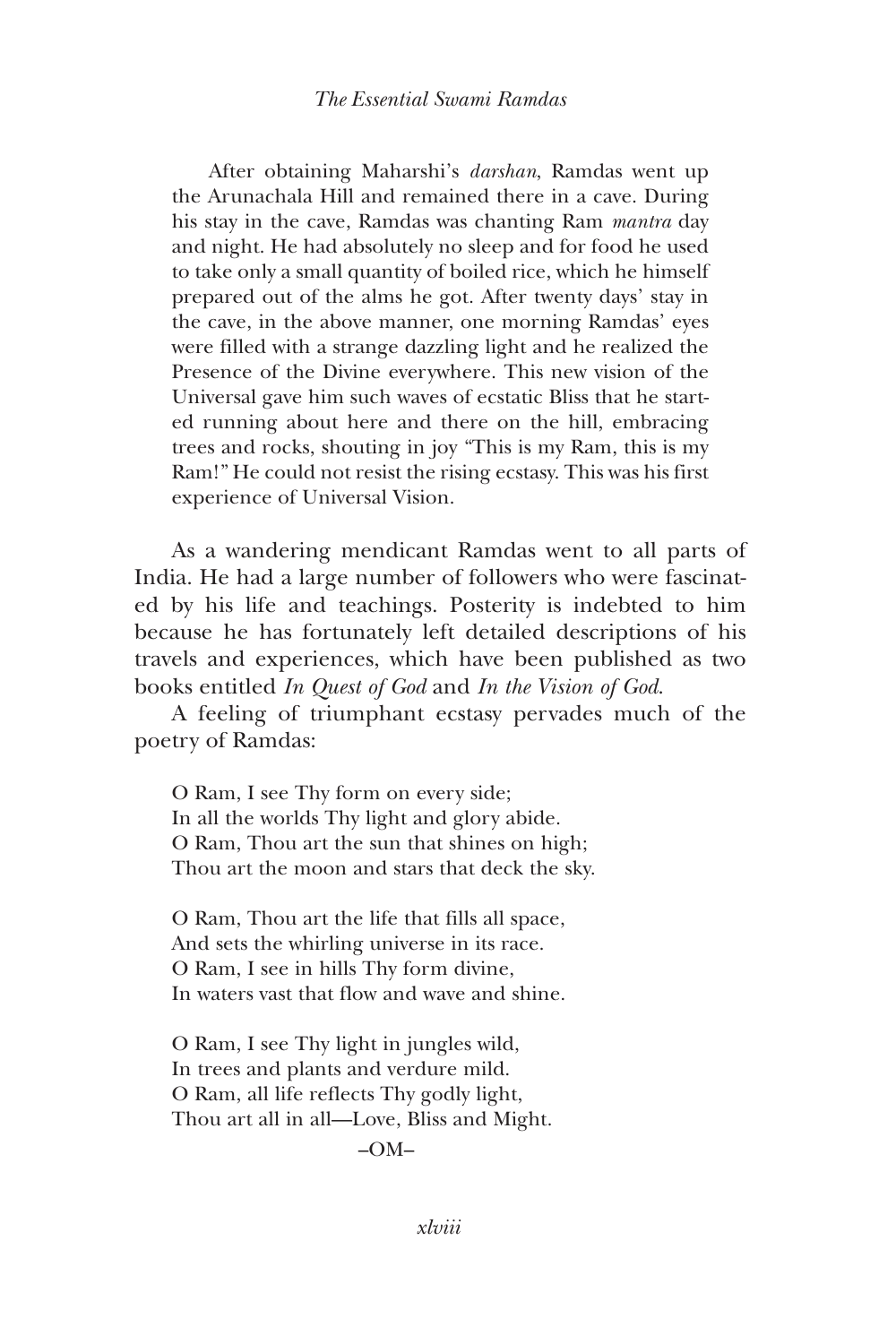Is there any connoisseur of devotional literature who would not like to savor the poetry of Ramdas and find spiritual sustenance therein? *Poems*, by Ramdas, consists of the bulk of his poems which were composed at different times for *The Vision*, an international monthly dedicated to "Universal Love and Service," which was founded by Ramdas in October 1933 and personally edited by him during the first two years. In a letter to a Western devotee he stated that "Ramdas' spiritual experiences have reached such a stage that he can hardly give expression to them. However in the poems in *The Vision* from month to month, he is struggling to give utterance to them." His lyrical lines are the sweet outpourings of a heart that is inseparably linked to the Divine.

From the far corners of the globe people flocked to the feet of Ramdas, seeking his fatherly advice on the problems of life in general and spiritual matters in particular. Many also chose to correspond with Ramdas and his written answers to questions have been published in 2 volumes entitled *Letters of Swami Ramdas*. He certainly had the gift of lucid exposition. An extract from a letter written in 1928 illustrates the kind of spiritual guidance he provided:

Ours is to remain ever in complete surrender to Him. He does everything for our best. No condition is miserable for us, if we put full faith in this truth. Kings and potentates are unhappy in spite of their wealth and external glory, because of their lack of faith in the beneficent providence of God. The Almighty Lord of the worlds seated in our hearts is the sole doer. We are mere puppets. Let Him make us dance as He wills. Ours is not to question why. Difficulties and worries are not due to outside causes. They are due to a mind not surrendered up to God.

The world tour that was undertaken by Ramdas, lasting from August 1954 until January 1955, was one of the highlights of his later years. All his speeches and talks during these travels, including his answers to questions, were first pub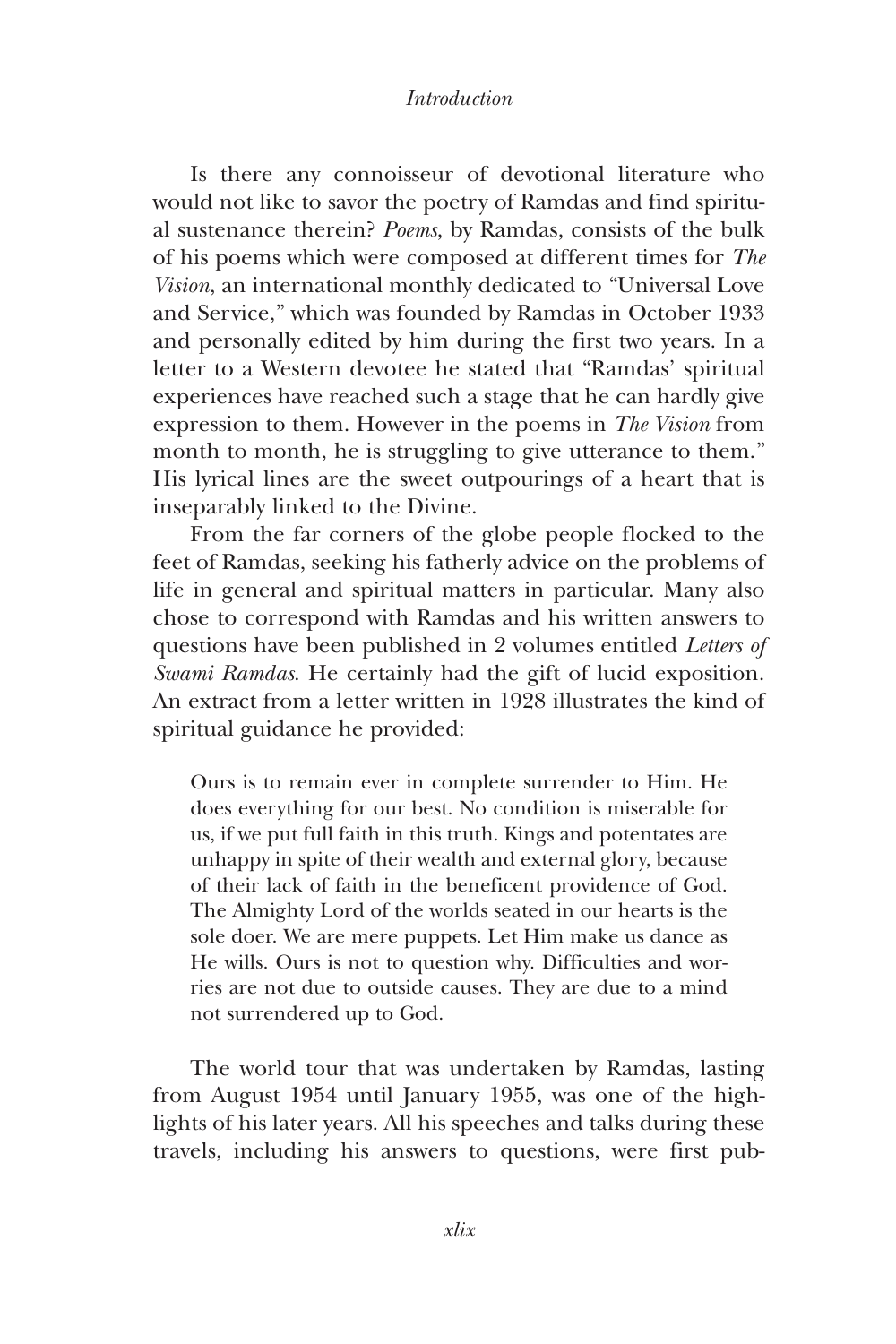lished in 10 volumes by Anandashram. The following extract is from a famous speech by Ramdas delivered in Bombay on the eve of his departure to Europe:

It was thirty years ago that Ramdas was first taken up by God and made to do everything as He willed. From that time onwards, Ramdas has been going round India, propagating the message of love and peace to all people who come in contact with him. But now it is His will that Ramdas should go outside India and move about in the world so that he can meet more of His manifestations in order that he may see in them also the same Beloved One he sees here, and has been seeing all along during his tours in different parts of India.

Now, the object of his going to foreign countries, as willed by the Divine—Ramdas uses the word "foreign" as it is a common usage, but in fact there is nothing foreign to him as the whole world is his home—is to propagate the ideal of Universal Love and Service. Ramdas can spread this message only in one way; and that is by beholding his Beloved in all, so that his love may flow out and inundate the entire world, removing all man-made distinctions and enabling us all to stand united as one world family. It is one Truth that pervades everywhere and all humanity is the expression of that Truth. Ramdas is going abroad to show all how it is possible to achieve this exalted experience. Everyone must realize that the Divine is within him.

Papa's foremost disciple was Mother Krishnabai who first came into contact with him in 1928. At that time she was eagerly searching for a *guru*. The shocking news of her husband's sudden death, leaving her and her two sons behind, filled this poor widow with sorrow. It was a major crisis in her life. She was deeply affected by the thought that she could not be present at her husband's bedside during his last moments. Her spiritual progress was so rapid that in 1930 Mother Krishnabai realized her oneness with the Absolute. Thereafter she dedicated her entire life to the service of Papa and his mission. She played a very important role in the founding of the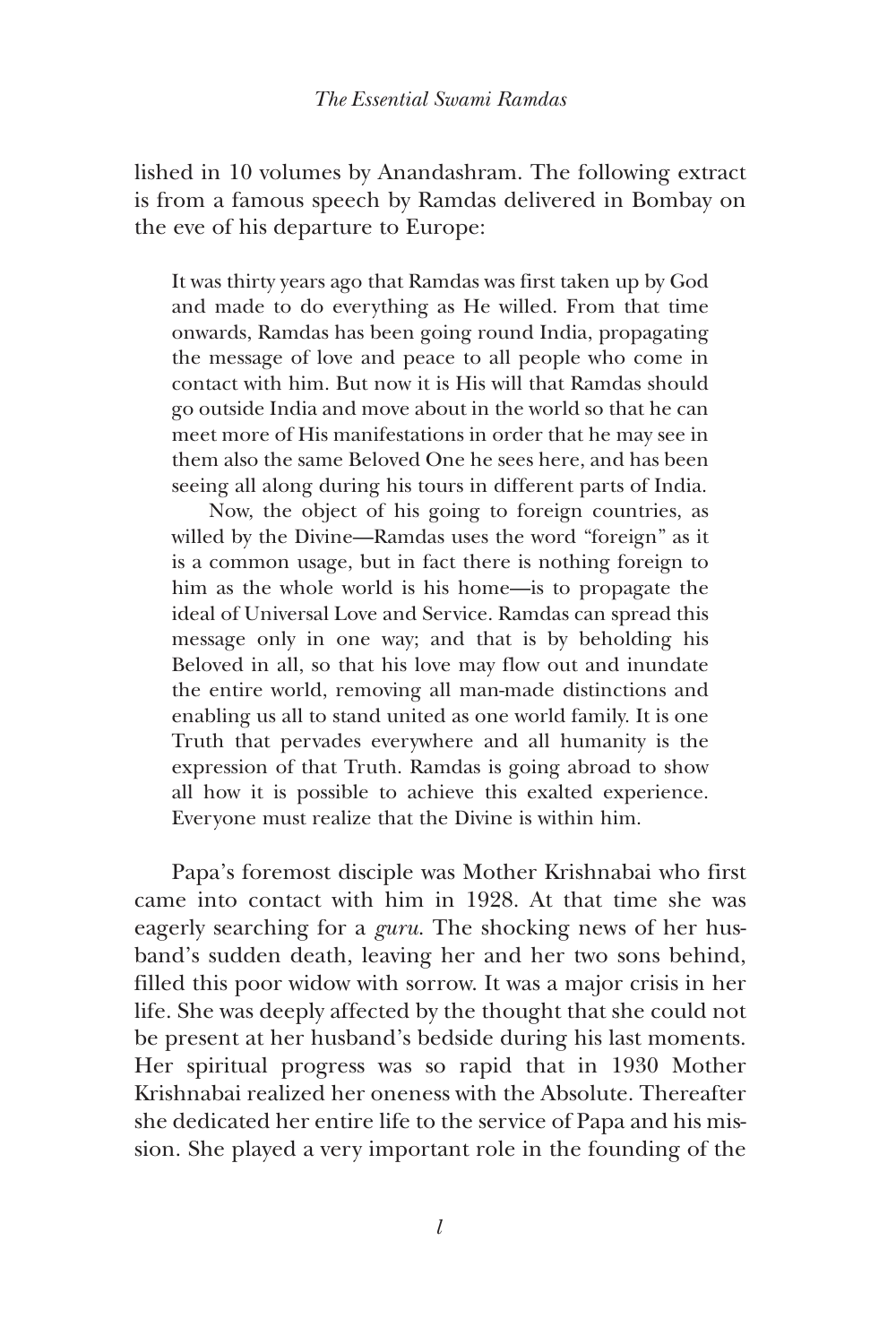Anandashram at Kanhangad, which was inaugurated on May 15th 1931. When she accompanied Papa on his world tour in 1954, many friends and devotees felt they had been blessed by the experience of meeting them personally. After Papa's *mahasamadhi* she guided the affairs of the *ashram* and ministered to Papa's worldwide spiritual family until her own *mahasamadhi* on February 12th 1989.

Mother Krishnabai's autobiography, entitled *Guru's Grace*, describes her ordeals and years of struggle as well as her meeting with Papa, which culminated in her realization of the Supreme. This book was rendered into English by Papa himself from the Kannada. It was his last literary legacy to the world. Papa paid many tributes to her remarkable qualities in his Introduction to this work. "Krishnabai's life presents," he wrote, "a practical illustration of how an individual can live a life of spontaneous and intense activity while ever fixed in the Divine Consciousness born of complete self-surrender." This autobiography is unusual in that it is addressed entirely to Papa and all the persons mentioned in it are regarded as Papa himself in different forms.

The following passage from the autobiography is representative of the spirit of surrender and devotion that is characteristic of this book:

O love-incarnate Papa! Wherever we went, thousands of people used to come to you for *darshan*. As their hearts were filled with great love and devotion for you, the moment they had your *darshan* their hairs would stand on end and tears of joy would flow down their eyes. Some devotees, finding you in their homes, were so transported with joy that they forgot their bodies and sat still without knowing what to do.

Papa's numerous discourses and conversations as well as his pithy and sparkling answers to questions in India and elsewhere were faithfully recorded by Swami Satchidananda. These have been published in several volumes, notably *Ramdas Speaks*, *Ramdas' Talks* and *The Gospel of Swami Ramdas*.